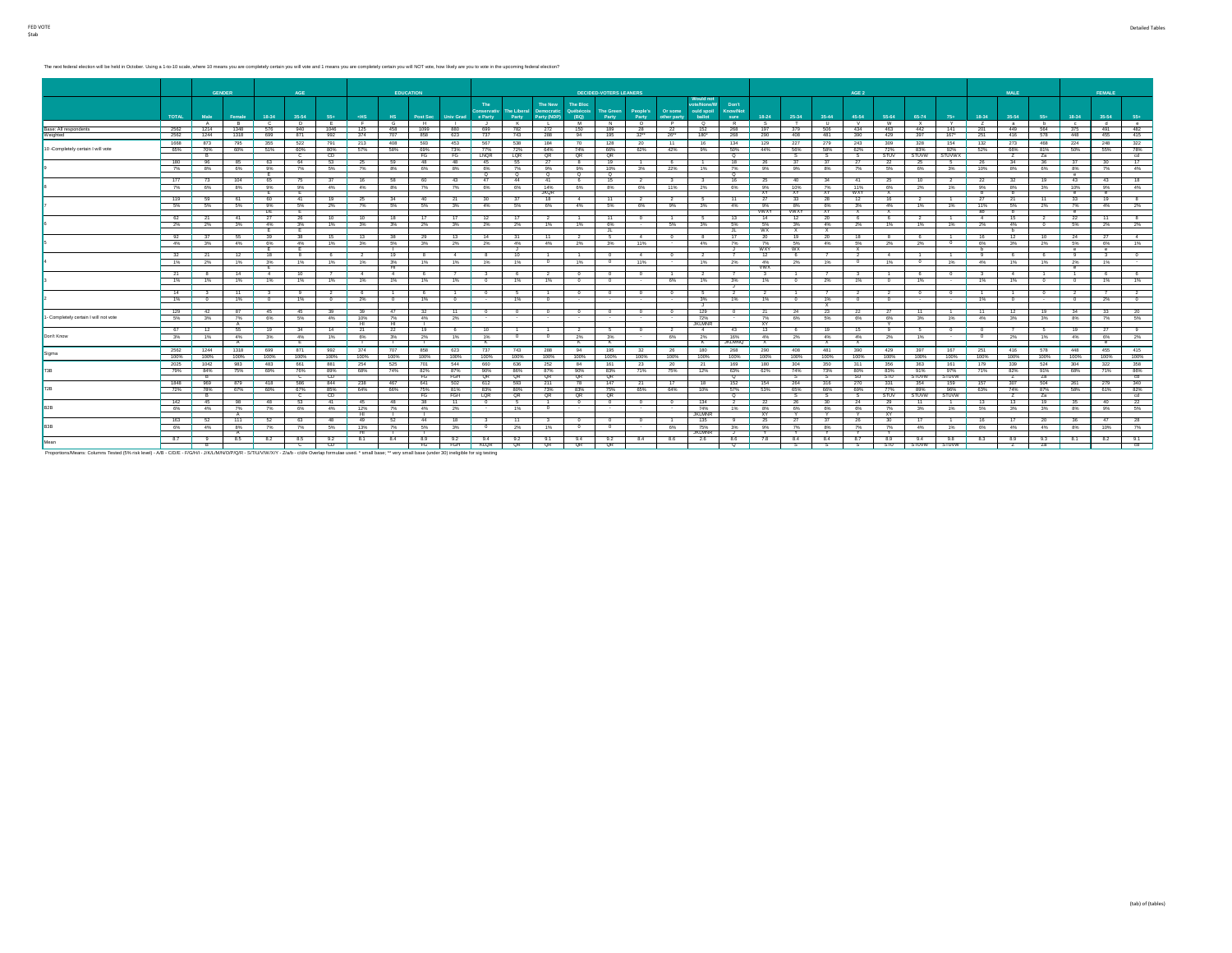### And is this party the same party or a different party from the one you voted for in the last Federal Election?

|                                             |              |      | <b>GENDER</b> |       | AGE   |      |             |           | <b>EDUCATION</b> |           |                |       |                                                              |                               | <b>DECIDED-VOTERS LEANERS</b> |           |                                            |                         |                                  |               |            |            | AGE 2   |          |       |        |       | MALE  |             |       | FEMALE |       |
|---------------------------------------------|--------------|------|---------------|-------|-------|------|-------------|-----------|------------------|-----------|----------------|-------|--------------------------------------------------------------|-------------------------------|-------------------------------|-----------|--------------------------------------------|-------------------------|----------------------------------|---------------|------------|------------|---------|----------|-------|--------|-------|-------|-------------|-------|--------|-------|
|                                             | <b>TOTAL</b> | Male | Female        | 18-34 | 35-54 | 55+  | $-HS$       | <b>HS</b> | Post Sec         | Univ Grad | The<br>e Party | Party | The New<br>Conservativ The Liberal Democratic<br>Party (NDP) | The Bloc<br>Québécois<br>(BQ) | The Green<br>Party            | Party     | People's Or some ould spoil<br>other party | Would not<br>ote/None/W | Don't<br><b>Know/Not</b><br>sure | $18-24$       | 25-34      | 35-44      | $45-54$ | 55-64    | 65-74 | $75+$  | 18-34 | 35-54 | 55+         | 18-34 | 35-54  | $55+$ |
|                                             |              |      |               |       |       |      |             |           |                  |           |                |       |                                                              |                               |                               | $\Omega$  |                                            |                         |                                  |               |            |            |         | <b>W</b> |       |        |       |       |             |       |        |       |
| Base: Decided Voters Leaners                | 1722         | 829  | 893           | 391   | 608   |      |             | 302       | 755              | 593       | 634            | 646   | 225                                                          |                               | 153                           |           |                                            |                         |                                  | 129           | 262        |            | 282     | 306      | 320   | -97    | 123   |       | 406         | 268   | 307    | 318   |
| Weighted                                    | 1710         | 895  | 815           | 470   | 549   | 691  | 214"        | 456       | 589              | 451       | 588            | 608   | 242                                                          | $73^*$                        | 158*                          | $24^{**}$ | 15                                         |                         |                                  | 194*          | 276        | 305        | 244     | 275      | 289   | $127*$ | 167"  |       |             | 302   | 266    | 246   |
|                                             | 1037         |      | 457           | 222   | 356   |      |             | 244       |                  | 293       | 358            | 449   | 140                                                          |                               | 44                            |           |                                            |                         |                                  |               |            |            | 163     | 174      |       |        |       |       |             | 136   | 160    | 161   |
| Same                                        | 61%          |      | 56%           | 47%   | 65%   | 66%  | 65%         | 53%       | 61%              | 65%       | 61%            | 74%   | 58%                                                          | 56%                           | 28%                           | 9%        | 18%                                        |                         |                                  | 30%           | 60%        | 63%        | 67%     | 63%      | 67%   | 71%    | 52%   | 69%   |             | 45%   | 60%    | 66%   |
|                                             |              |      |               |       |       |      |             |           |                  |           |                | JLMN  |                                                              |                               |                               |           |                                            |                         |                                  |               |            |            |         |          |       |        |       |       |             |       |        |       |
|                                             | 465          |      |               | 120   |       |      |             |           |                  |           | -165           |       |                                                              | -28                           |                               |           |                                            |                         |                                  |               |            |            |         |          |       |        |       |       |             |       |        |       |
| Different                                   | 27%          | 28%  |               | 26%   | 24%   | 30%  | 19%         | 30%       | 29%              | 25%       | 29%            | 14%   | 29%                                                          | 38%                           | 51%                           | 80%       | 62%                                        |                         |                                  | 24%           | 27%        | 24%        | 25%     | 33%      | 30%   | 27%    | 25%   | 24%   | 30%         | 26%   | 24%    | 31%   |
|                                             |              |      |               |       |       |      |             |           |                  |           |                |       |                                                              |                               | JKL                           |           |                                            |                         |                                  |               |            |            |         |          |       |        |       |       |             |       |        |       |
| I did not vote in the last Federal election | 208          |      |               | 127   |       |      |             |           |                  |           | 61             |       |                                                              |                               |                               |           |                                            |                         |                                  |               |            | 41         |         |          |       |        |       |       |             |       | 42     |       |
|                                             | 12%          | 8%   | 17%           | 27%   | 11%   | 3%   | 16%         | 16%       | 9%               | 10%       | 10%            | 12%   | 13%                                                          | 6%                            | 21%                           | 12%       | 20%                                        |                         |                                  | 46%           | 13%        | 13%        | 8%      | 4%       | $3\%$ | 2%     | 23%   | 6%    | 3%          | 29%   | 16%    | 4%    |
|                                             |              |      |               | DE    |       |      |             |           |                  |           |                |       |                                                              |                               | <b>JKM</b>                    |           |                                            |                         |                                  | <b>TUVWXY</b> | <b>WXY</b> | <b>WXY</b> |         |          |       |        |       |       |             |       |        |       |
|                                             | 1710         | 895  |               | 470   | 549   |      |             | 456       | 589              | 451       | 588            | 608   |                                                              | - 13                          | 158                           |           |                                            |                         |                                  | 194           |            | 305        | 244     |          |       | 127    | 167   |       |             | 302   | 266    | 246   |
| Sigma                                       | 100%         | 100% | 100%          | 100%  | 100%  | 100% | <b>KOON</b> |           | 100%             |           |                |       | <b>KODA</b>                                                  | 100%                          | 1009                          | 100%      | 100%                                       |                         |                                  | 4 OOM         |            |            |         | 100W     | 100%  | 100%   | 100%  | 100%  | <b>KODA</b> |       | 100%   | 100%  |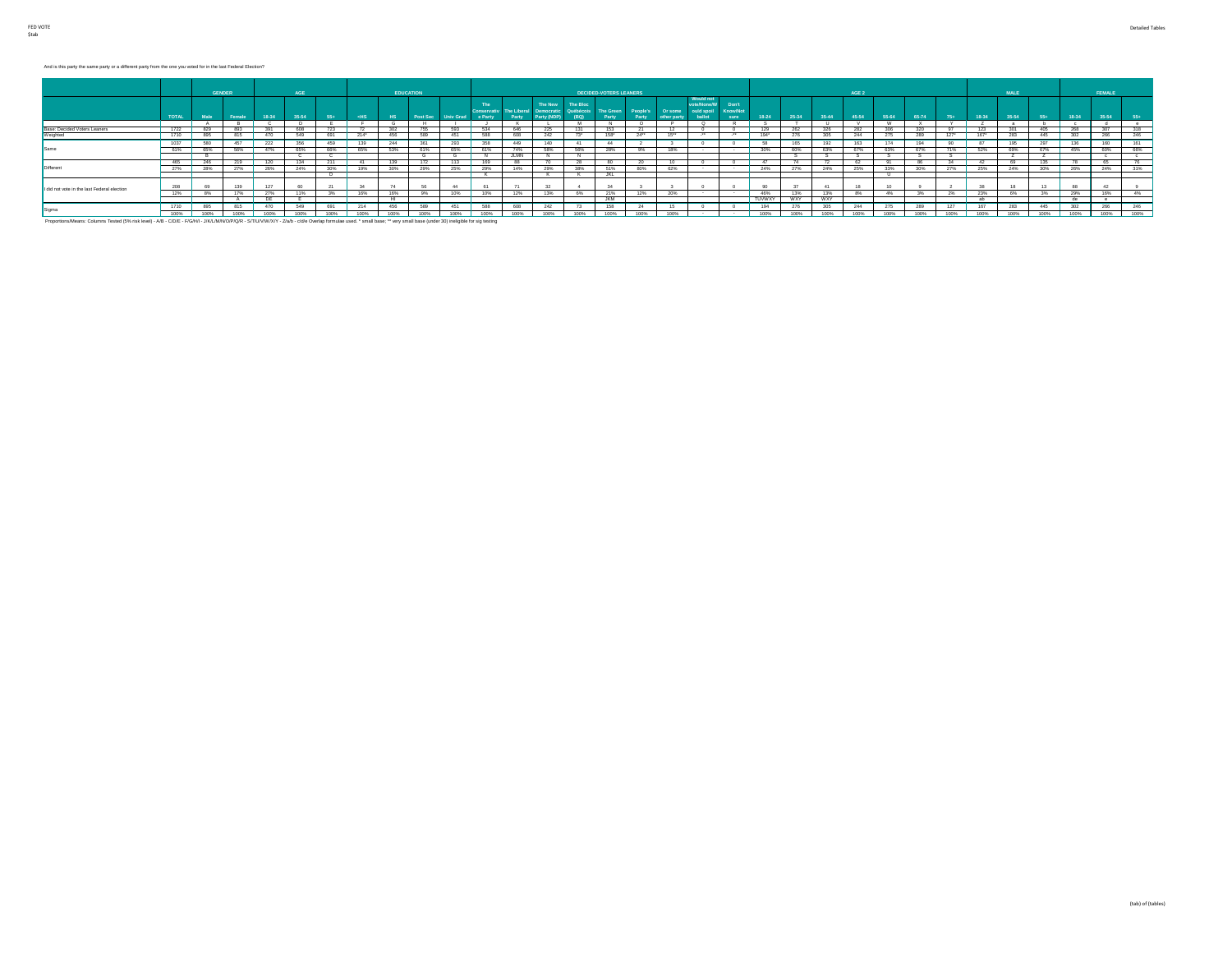# How certain are you that this is the party that you will actually support on Election Day?

|                              |              | GENDER |        |            | <b>AGE</b> |                          |        | <b>EDUCATION</b> |          |                  |             |           |                                                                     |                                      | <b>DECIDED-VOTERS LEANERS</b> |                           |             |                                                        |                                  |                     |                  |           | AGE 2      |       |              |                    |        | MALE.        |       |                | FEMALE     |              |
|------------------------------|--------------|--------|--------|------------|------------|--------------------------|--------|------------------|----------|------------------|-------------|-----------|---------------------------------------------------------------------|--------------------------------------|-------------------------------|---------------------------|-------------|--------------------------------------------------------|----------------------------------|---------------------|------------------|-----------|------------|-------|--------------|--------------------|--------|--------------|-------|----------------|------------|--------------|
|                              | <b>TOTAL</b> | Male   | Female | 18-34      | 35-54      | $55+$                    | $-HS$  | H <sub>S</sub>   | Post Sec | <b>Univ Grad</b> | e Party     | Party     | The New<br><b>Conservativ</b> The Liberal Democratic<br>Party (NDP) | <b>The Bloc</b><br>Québécois<br>(BQ) | The Green<br>Party            | People's Or some<br>Party | other party | <b>Would not</b><br>ote/None/W<br>ould spoil<br>ballot | Don't<br><b>Know/Not</b><br>sure | 18-24               | 25-34            | 35-44     | 45-54      | 55-64 | 65-74        | $75+$              | 18-34  | 35-54        | $55+$ | 18-34          | 35-54      | $55+$        |
|                              |              |        | в.     |            | n.         |                          |        |                  | . н.     |                  |             | $\kappa$  |                                                                     |                                      | N                             | $\circ$                   |             | $^{\circ}$                                             | - R                              |                     |                  |           |            | - W   | $\mathbf{x}$ | Y.                 |        | $\mathbf{a}$ | b     | $\mathbf{c}$   | $-$        | $^{\circ}$   |
| Base: Decided Voters Leaners | 2142         | 1068   | 1074   | 481        | 758        | 903                      | 90     | 362              | 913      | 777              | 699         | 782       | 272                                                                 | 150                                  | 189                           | 28                        | 22          |                                                        | - 0                              | 159                 | 322              | 410       | 348        | 382   | 389          | 132                | 177    | 384          | 507   | 304            | 374        | 396          |
| Weighted                     | 2114         | 1102   | 1013   | 583        | 682        | 849                      | 264*   | 566              | 727      | 557              | 737         | 743       | 288                                                                 | 94                                   | 195                           | 32                        | 26"         | $\cdot$                                                | $\cdot$                          | 236                 | 347              | 384       | 298        | 341   | 353          | 156*               | 228    | 350          | 523   | 354            | 332        | 326          |
|                              | 1049         | 593    | 456    | 199        | 328        | 523                      | 138    | 279              | 386      |                  | 459         | 352       | 112                                                                 | 44                                   | -60                           | 12                        | 10          |                                                        |                                  |                     | 138              | 184       | 143        | 192   | 222          | 109                | 78     | 184          | 331   | 121            | 143        | 192          |
| Absolutely certain           | 50%          | 54%    | 45%    | 34%        | 48%        | 62%                      | 52%    | 49%              | 53%      | 44%              | 62%         | 47%       | 39%                                                                 | 47%                                  | 31%                           | 39%                       | 39%         | $\sim$                                                 | $\sim$                           | 26%                 | 40%              | 48%       | 48%        | 56%   | 63%          | 70%                | 34%    | 53%          | 63%   | 34%            | 43%        | 59%          |
|                              |              | - 14   |        |            | - 62       | CD.                      |        |                  |          |                  | <b>KLMN</b> |           |                                                                     |                                      |                               |                           |             |                                                        |                                  |                     |                  |           |            |       | <b>STUV</b>  | STUVW <sup>-</sup> |        |              | Za    |                |            | cd           |
|                              | 810          | 389    | 422    | 283        | 276        | 252                      |        |                  | 264      |                  | 231         | 293       | 127                                                                 |                                      | 101                           | 11                        |             |                                                        |                                  | 127                 |                  |           |            |       |              |                    | 112    | 128          | 149   |                | 148        | 102          |
| Fairly certain               | 38%          | 35%    | 42%    | 49%        | 40%        | 30%                      | 41%    | 34%              | 36%      | 44%              | 31%         | 39%       | 44%                                                                 | 42%                                  | 52%                           | 33%                       | 33%         |                                                        |                                  | 54%                 | 45%              | 39%       | 42%        | 33%   | 27%          | 27%                | 49%    | 37%          | 28%   | 48%            | 45%        | 31%          |
|                              |              |        |        | DE         |            |                          |        |                  |          | <b>GH</b>        |             |           |                                                                     |                                      | JK.                           |                           |             |                                                        |                                  | <b>UVWXY</b>        | <b>WXY</b>       | <b>XY</b> | <b>WXY</b> |       |              |                    | ab     | ъ.           |       | $^{\circ}$     | $^{\circ}$ |              |
|                              | 209          |        | 112    | 89         | -65        |                          |        |                  |          |                  |             |           | 45                                                                  |                                      |                               |                           | $\Delta$    |                                                        |                                  |                     |                  | -41       |            | -29   | 23           |                    |        |              | -29   | - 56           |            |              |
| Not very certain             | 10%          | 9%     | 11%    | 15%<br>DE. | 10%        | 6%                       | 4%     | 14%<br>          | 9%       | 10%              | 5%          | 11%       | 16%                                                                 | 7%                                   | 14%                           | 25%                       | 15%         |                                                        |                                  | 18%<br><b>UVWXY</b> | 13%<br><b>XY</b> | 11%       | 8%         | 8%    | 6%           | 2%                 | 14%    | 10%          | 6%    | 16%<br>de      | 9%         | 8%           |
|                              | -45          |        |        | 13         | -13        |                          |        |                  |          |                  | -13         |           |                                                                     |                                      |                               |                           | $\Delta$    |                                                        |                                  |                     |                  |           |            |       |              |                    |        |              | 13    |                |            |              |
| Not at all certain           | 2%           | 2%     | 2%     | 2%         | 2%         | 2%                       | 3%     | 2%               | - 2%     | 2%               | 2%          | 2%        | 2%                                                                  | 3%                                   | 3%                            | 2%                        | 14%         |                                                        |                                  | 2%                  | 2%               | 2%        | 2%         | 2%    | 3%           | 2%                 | 3%     | 1%           | $3\%$ | 2%             | 3%         | 2%           |
|                              |              |        |        |            |            |                          |        |                  |          |                  |             |           |                                                                     |                                      |                               |                           |             |                                                        |                                  |                     |                  |           |            |       |              |                    |        |              |       |                |            |              |
|                              |              |        |        |            |            | $\overline{\phantom{a}}$ |        |                  |          |                  |             |           |                                                                     |                                      |                               | $\Omega$                  |             |                                                        | $^{\circ}$                       |                     |                  |           |            |       |              |                    |        | $\Omega$     |       |                |            |              |
| (Dk/Ns)                      |              |        |        | $\sim$     | $\sim$     |                          | $\sim$ |                  |          | $\sim$           | $\sim$      |           | $\sim$                                                              |                                      | $\Omega$                      | $\sim$                    | $\sim$      | $\sim$                                                 | $\sim$                           |                     |                  |           |            |       |              | $\sim$             | $\sim$ | $\sim$       |       | $\sim$         |            |              |
|                              |              |        |        |            |            |                          |        |                  |          |                  |             |           |                                                                     |                                      |                               |                           |             |                                                        |                                  |                     |                  |           |            |       |              |                    |        |              |       |                |            |              |
|                              | 2114         | 1102   | 1013   | 583        | 682        | 849                      | 264    | 566              |          | 557              | 737         | 743       | 288                                                                 | 94                                   | 195                           | 32                        | 26          |                                                        |                                  | 236                 | 347              | 384       | 298        | 341   | 353          | 156                | 228    | 350          | 523   | 354            | 332        | 326          |
| Sigma                        | 100%         | 100%   | 100%   | 100%       | 100%       | 100%                     | 100%   | 100%             | 100%     | 100%             | 100%        | 100%      | 100%                                                                | 100%                                 | 100%                          | 100%                      | 100%        | $\sim$                                                 | $\sim$                           | 100%                | 100%             | 100%      | 100%       | 100%  | 100%         | 100%               | 100%   | 100%         | 100%  | 100%           | 100%       | 100%         |
| <b>Summary</b>               |              |        |        |            |            |                          |        |                  |          |                  |             |           |                                                                     |                                      |                               |                           |             |                                                        |                                  |                     |                  |           |            |       |              |                    |        |              |       |                |            |              |
|                              | 1859         | 981    | 878    | 481        | 604        | 774                      | 246    | 473              | 650      | 490              | 690         | 645       | 238                                                                 | 83                                   | 161                           | 23                        | 19          | $^{\circ}$                                             | $^{\circ}$                       | 188                 | 294              | 335       | 269        | 306   | 318          | 151                | 190    | 312          | 480   | 292            | 292        | 295          |
|                              | 88%          | 89%    | 87%    | 83%        | 89%        | 91%                      | 93%    | 84%              | 89%      | 88%              | 94%         | 87%       | 83%                                                                 | 89%                                  | 83%                           | 72%                       | 71%         | $\sim$                                                 | $\sim$                           | 80%                 | 85%              | 87%       | 90%        | 90%   | 90%          | 97%                | 83%    | 89%          | 92%   | 82%            | 88%        | 90%          |
|                              |              |        |        |            | - 62       |                          | - 6    |                  |          |                  | <b>KLN</b>  |           |                                                                     |                                      |                               |                           |             |                                                        |                                  |                     |                  |           |            |       |              | STU                |        |              |       |                |            |              |
|                              | 254          | 119    | 135    | 102        | 78         | -74                      | - 18   | ୍ୟବ              |          | 67               | 47          | <b>98</b> | 50                                                                  | 10                                   | 33                            | $\mathbf{q}$              | -8          |                                                        | $^{\circ}$                       |                     | - 54             | -49       |            | -25   | 34           |                    | -39    | - 38         | 43    | - 63           | 40         | $32^{\circ}$ |
| B <sub>2</sub> B             | 12%          | 11%    | 13%    | 17%        | 11%        | 9%                       | 7%     | 16%              | 10%      | 12%              | 6%          | 13%       | 17%                                                                 | 11%                                  | 17%                           | 28%                       | 29%         | $\sim$                                                 | $\sim$                           | 20%                 | 15%              | 13%       | 10%        | 10%   | 10%          | 3%                 | 17%    | 11%          | 8%    | 18%            | 12%        | 10%          |
|                              |              |        |        | <b>DE</b>  |            |                          |        |                  |          |                  |             |           |                                                                     |                                      |                               |                           |             |                                                        |                                  | <b>WWXY</b>         |                  |           |            |       |              |                    |        |              |       | $\overline{a}$ |            |              |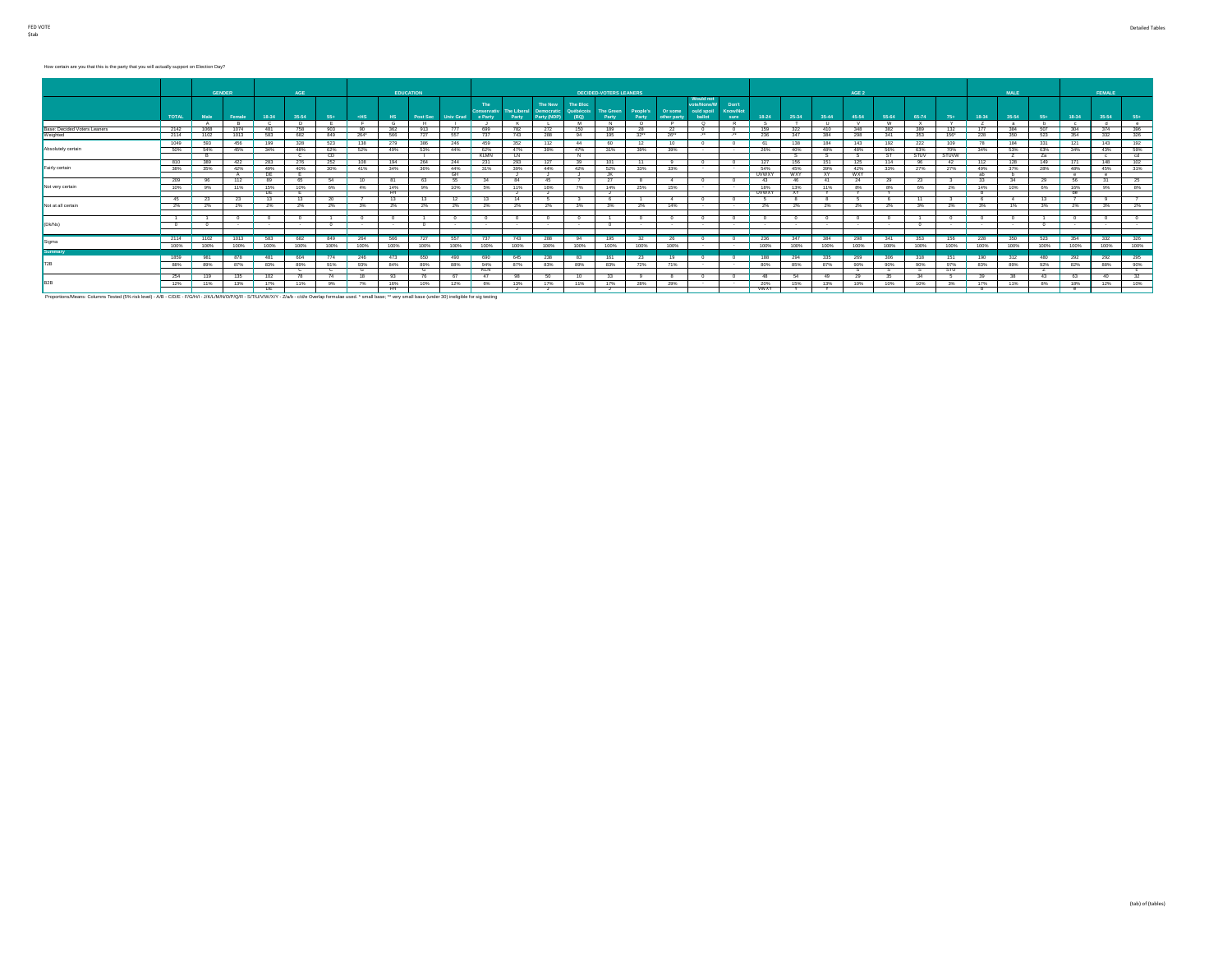#### And, assuming you can't vote for your first choice, which party would you support as a second choice?

|                                                                                                                                                                                                                             |              | <b>GENDER</b> |        |              | AGE      |      |                |      | <b>EDUCATION</b> |           |             |            |                                                                     |                               | <b>DECIDED-VOTERS LEANERS</b> |                   |                        |                                                 |                                  |       |           |       | AGE 2        |          |              |             |       | MALE  |      |            | <b>FEMALE</b> |              |
|-----------------------------------------------------------------------------------------------------------------------------------------------------------------------------------------------------------------------------|--------------|---------------|--------|--------------|----------|------|----------------|------|------------------|-----------|-------------|------------|---------------------------------------------------------------------|-------------------------------|-------------------------------|-------------------|------------------------|-------------------------------------------------|----------------------------------|-------|-----------|-------|--------------|----------|--------------|-------------|-------|-------|------|------------|---------------|--------------|
|                                                                                                                                                                                                                             | <b>TOTAL</b> | Male          | Female | 18-34        | 35-54    | 55+  | $-HS$          | HS.  | Post Sec         | Univ Grad | e Party     | Party      | The New<br><b>Conservativ</b> The Liberal Democratic<br>Party (NDP) | The Bloc<br>Québécois<br>(BQ) | The Green<br>Party            | People's<br>Party | Or some<br>other party | Would not<br>ote/None/W<br>ould spoil<br>ballot | Don't<br><b>Know/Not</b><br>sure | 18-24 | 25-34     | 35-44 | 45-54        | 55-64    | 65-74        | $75+$       | 18-34 | 35-54 | 55+  | 18-34      | 35-54         | $55+$        |
|                                                                                                                                                                                                                             |              | A             | R      | - 0          | <b>D</b> |      |                |      | <b>H</b>         |           |             | $\kappa$   |                                                                     | M                             | N                             | $\circ$           | P                      | $^{\circ}$                                      | - R                              |       |           | - 11  | $\mathsf{v}$ | <b>W</b> | $\mathbf{x}$ | Y           | Z     | $-21$ | h    | $\sim$     | d             | $  -$        |
| <b>Base: Decided Voters Leaners</b>                                                                                                                                                                                         | 1722         | 829           | 893    | 391          | 608      | 723  | - 72           | 302  | 755              | 593       | 534         | 646        | 225                                                                 | 131                           | 153                           | 21                | 12                     |                                                 |                                  | 129   | 262       | 326   | 282          | 306      | 320          | 97          | 123   | 301   | 405  | 268        | 307           | 318          |
| Weighted                                                                                                                                                                                                                    | 1710         | 895           | 815    | 470          | 549      | 691  | 214"           | 456  | 589              | 451       | 588         | 608        | 242                                                                 | $73*$                         | $158*$                        | 24                | 15                     | $\cdot$                                         | $\cdot$                          | 194"  | 276       | 305   | 244          | 275      | 289          | $127^*$     | 167"  | 283   | 445  | 302        | 266           | 246          |
|                                                                                                                                                                                                                             | 170          |               |        | 48           | -60      | 62   | $-33$          |      |                  |           |             |            | 39                                                                  | 13                            | 18                            |                   |                        |                                                 |                                  | 19    | 29        |       |              | 24       |              |             | 23    | 33    |      |            |               | 27           |
| The Conservative Party                                                                                                                                                                                                      | 10%          | 10%           | 10%    | 10%          | 11%      | 9%   | 16%            | 8%   | 9%               | 11%       |             | 15%        | 16%                                                                 | 18%                           | 11%                           | 32%               | 21%                    |                                                 |                                  | 10%   | 11%       | 8%    | 14%          | 9%       | 10%          | 7%          | 13%   | 12%   | 8%   | 9%         | 10%           | 11%          |
|                                                                                                                                                                                                                             |              |               |        |              |          |      |                |      |                  |           |             |            |                                                                     |                               |                               |                   |                        |                                                 |                                  |       |           |       |              |          |              |             |       |       |      |            |               |              |
|                                                                                                                                                                                                                             | 195          |               |        | <b>RR</b>    | - 62     |      |                |      |                  |           |             |            | -75                                                                 | 12 <sup>7</sup>               |                               |                   |                        |                                                 |                                  |       |           |       |              | 30       |              | 10          |       |       | -47  |            |               | 18           |
| The Liberal Party                                                                                                                                                                                                           | 11%          | 12%           | 11%    | 14%          | 11%      | 9%   | 9%             | 13%  | 10%              | 13%       | 12%         |            | 31%                                                                 | 16%                           | 23%                           |                   | 8%                     |                                                 |                                  | 16%   | 13%       | 14%   | 8%           | 11%      | 9%           | 8%          | 16%   | 11%   | 11%  | 13%        | 12%           | 7%           |
|                                                                                                                                                                                                                             |              |               |        |              |          |      |                |      |                  |           |             |            | <b>JKM</b>                                                          |                               | K                             |                   |                        |                                                 |                                  |       |           |       |              |          |              |             |       |       |      |            |               |              |
|                                                                                                                                                                                                                             | 330          |               | 170    | 111          | 118      | 101  | - 42           |      |                  |           |             | 190        | $^{\circ}$                                                          |                               | 42                            | 4                 | 4                      |                                                 |                                  |       |           | -65   | -53          | 36       |              | 23          | 27    | 62    | - 71 | 84         |               | 29           |
| The New Democratic Party (NDP)                                                                                                                                                                                              | 19%          | 18%           | 21%    | 24%          | 22%      | 15%  | 20%            | 19%  | 17%              | 22%       | 14%         | 31%        |                                                                     | 10%                           | 27%                           | 15%               | 28%                    |                                                 | $\sim$                           | 21%   | 25%       | 21%   | 22%          | 13%      | 14%          | 18%         | 16%   | 22%   | 16%  | 28%        | 21%           | 12%          |
|                                                                                                                                                                                                                             |              |               |        |              |          |      |                |      |                  |           |             | <b>JLM</b> |                                                                     |                               | JLM                           |                   |                        |                                                 |                                  |       | <b>WX</b> |       |              |          |              |             |       |       |      | $^{\circ}$ |               |              |
|                                                                                                                                                                                                                             | 41           |               | 17     | $\mathbf{q}$ | 15       |      |                |      |                  |           |             | $-14$      |                                                                     | $^{\circ}$                    | $_{3}$                        | $_{3}$            |                        |                                                 |                                  |       |           |       |              |          |              |             |       | - 11  | - 8  |            |               |              |
| The Bloc Québécois (BQ)                                                                                                                                                                                                     | 2%           | $3\%$         | 2%     | 2%           | 3%       |      | 2% 3%          | 2%   | 3%               | 2%        | 2%          | 2%         | 3%                                                                  |                               | 2%                            | 10%               |                        | $\sim$                                          | $\sim$                           | 1%    | 2%        | 2%    | 3%           | 2%       | 4%           |             | 3%    | 4%    | 2%   | 1%         | 2%            | 4%           |
|                                                                                                                                                                                                                             | 330          | 177           | 153    | 94           | 118      | 119  | 34             |      | 133              |           |             | 137        | 73                                                                  | 19                            | 10                            | 4                 |                        |                                                 |                                  | 40    |           |       | 48           | 47       |              | 16          | 32    |       | 78   | 61         |               | 41           |
| The Green Party                                                                                                                                                                                                             | 19%          | 20%           | 19%    | 20%          | 21%      | 17%  | 16%            | 18%  | 23%              | 18%       | 15%         | 23%        | 30%                                                                 | 26%                           | 7%                            | 14%               | 8%                     |                                                 |                                  | 21%   | 19%       | 23%   | 20%          | 17%      | 19%          | 13%         | 19%   | 24%   | 18%  | 20%        | 19%           | 17%          |
|                                                                                                                                                                                                                             |              |               |        |              |          |      |                |      |                  |           |             | JN         | JN.                                                                 | JN                            |                               |                   |                        |                                                 |                                  |       |           |       |              |          |              |             |       |       |      |            |               |              |
|                                                                                                                                                                                                                             | 119          |               |        | 25           |          | 58   | -12            |      |                  |           |             |            |                                                                     |                               |                               | 2                 |                        |                                                 |                                  |       |           |       |              | 25       |              | 12          | 14    |       |      |            |               | 24           |
| The People's Party of Canada                                                                                                                                                                                                | 7%           | 8%            | 6%     | 5%           | 7%       | 8%   | 6%             | 7%   | 8%               | 6%        | 14%         | 3%         | 3%                                                                  | 2%                            | 4%                            | 8%                |                        | $\sim$                                          |                                  | 7%    | 4%        | 7%    | 7%           | 9%       | 7%           | 10%         | 9%    | 7%    | 8%   | 3%         | 6%            | 10%          |
|                                                                                                                                                                                                                             |              |               |        |              |          |      |                |      |                  |           | <b>KLMN</b> |            |                                                                     |                               |                               |                   |                        |                                                 |                                  |       |           |       |              |          |              |             |       |       |      |            |               | $\mathbf{c}$ |
|                                                                                                                                                                                                                             | 46           |               | 20     | 16           | 13       | 17   | $\overline{a}$ |      | 19               |           |             |            |                                                                     |                               |                               | $\sim$            |                        |                                                 |                                  |       |           |       |              |          |              |             |       |       | 12   |            |               | 5            |
| Some other party                                                                                                                                                                                                            | 3%           | 3%            | 2%     | 3%           | - 2%     | 2%   | 2%             | 3%   | 3%               | $2\%$     | 4%          | 2%         | 1%                                                                  | 5%                            | 4%                            | $\sim$            | 12%                    |                                                 | $\sim$                           | 4%    | $3\%$     | 2%    | 2%           | 3%       | $2\%$        | 2%          | 4%    | 2%    | 3%   | 3%         | 2%            | 2%           |
|                                                                                                                                                                                                                             |              |               |        |              |          |      |                |      |                  |           |             |            |                                                                     | KL                            |                               |                   |                        |                                                 |                                  |       |           |       |              |          |              |             |       |       |      |            |               |              |
|                                                                                                                                                                                                                             | 479          | 245           | 234    | 100          | 126      | 253  | 63             | 137  | 165              | 113       | 233         | 149        | 37                                                                  | 17                            | 34                            | - 5               | 4                      |                                                 |                                  |       | 62        | 68    | 58           | 99       | 100          | 54          | 32    | 53    | 160  | 68         | 73            | 93           |
| Don't Know/Not sure                                                                                                                                                                                                         | 28%          | 27%           | 29%    | 21%          | 23%      | 37%  | 29%            | 30%  | 28%              | 25%       | 40%         | 25%        | 15%                                                                 | 23%                           | 21%                           | 21%               | 23%                    | $\sim$                                          | <b>Service</b>                   | 20%   | 22%       | 22%   | 24%          | 36%      | 35%          | 42%         | 19%   | 19%   | 36%  | 23%        | 28%           | 38%          |
|                                                                                                                                                                                                                             |              |               |        |              |          | CD.  |                |      |                  |           | KLMN        |            |                                                                     |                               |                               |                   |                        |                                                 |                                  |       |           |       |              | STUV     | <b>STUV</b>  | <b>STUV</b> |       |       | Za   |            |               | cd           |
| Sigma                                                                                                                                                                                                                       | 1710         | 895           | 815    | 470          | 549      | 691  | 214            | 456  | 589              | 451       | <b>588</b>  | 608        | 242                                                                 | 73                            | 158                           | 24                | 15                     |                                                 |                                  | 194   | 276       | 305   | 244          | 275      | 289          | 127         | 167   | 283   | 445  | 302        | 266           | 246          |
|                                                                                                                                                                                                                             | 100%         | 100%          | 100%   | 100%         | 100%     | 100% | 100%           | 100% | 100%             |           | 100%        | 100%       | 100%                                                                | 100%                          | 100%                          | 100%              | 100%                   | $\sim$                                          | $\sim$                           | 100%  | 100%      | 100%  | 100%         | 100%     | 100%         | 100%        | 100%  | 100%  | 100% | 100%       | 100%          | 100%         |
| Proportions/Means: Columns Tested (5% risk level) - A/B - C/D/E - F/G/H/I - J/K/L/M/N/O/P/Q/R - S/T/U/V/W/X/Y - Z/a/b - c/d/e Overlap formulae used. * small base: ** very small base (under 30) ineligible for sig testing |              |               |        |              |          |      |                |      |                  |           |             |            |                                                                     |                               |                               |                   |                        |                                                 |                                  |       |           |       |              |          |              |             |       |       |      |            |               |              |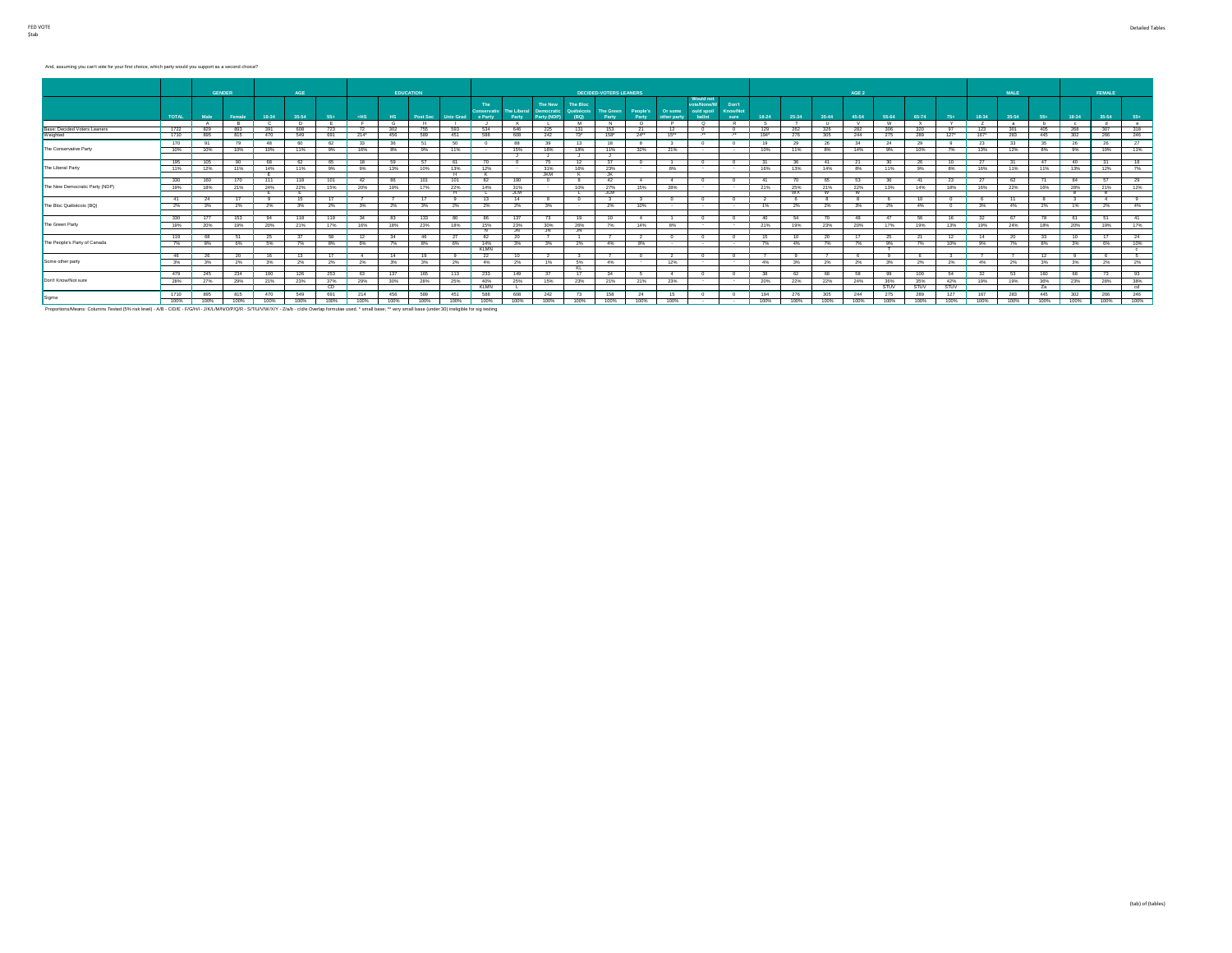#### In your opinion, who is going to win the upcoming federal election?

|                                   |                          |                | <b>GENDER</b>  |                      | AGE            |                        |               | <b>EDUCATION</b> |                 |                  |                                       |                      |                                      |                                             | <b>DECIDED-VOTERS LEANERS</b> |                          |                        |                                                        |                                  |                 |              |            | AGE 2          |              |                |                   |                | MALE           |                 |                  | FEMALE       |                     |
|-----------------------------------|--------------------------|----------------|----------------|----------------------|----------------|------------------------|---------------|------------------|-----------------|------------------|---------------------------------------|----------------------|--------------------------------------|---------------------------------------------|-------------------------------|--------------------------|------------------------|--------------------------------------------------------|----------------------------------|-----------------|--------------|------------|----------------|--------------|----------------|-------------------|----------------|----------------|-----------------|------------------|--------------|---------------------|
|                                   | <b>TOTAL</b>             | Male           | Female         | $18 - 34$            | 35-54          | 55+                    | $<$ HS        | H <sub>S</sub>   | <b>Post Sec</b> | <b>Univ Grad</b> | The:<br><b>Conservativ</b><br>e Party | The Liberal<br>Party | The New<br>Democratic<br>Party (NDP) | <b>The Bloc</b><br><b>luébécois</b><br>(BQ) | The Green<br>Party            | People's<br>Party        | Or some<br>other party | <b>Would not</b><br>ote/None/W<br>ould spoil<br>ballot | Don't<br><b>Know/Not</b><br>sure | $18 - 24$       | 25-34        | $35 - 44$  | 45-54          | 55-64        | 65-74          | $75+$             | 18-34          | 35-54          | 55+             | 18-34            | 35-54        | $55+$               |
|                                   |                          | $\overline{a}$ | $\overline{R}$ | $\overline{ }$       | $\overline{p}$ |                        |               |                  | $\overline{H}$  |                  |                                       | к.                   |                                      | M                                           | N                             | $\overline{\phantom{0}}$ | $\overline{P}$         | ີ                                                      | $\overline{R}$                   |                 |              |            | $\overline{v}$ | w            | $\overline{Y}$ | $\mathbf{v}$      |                | a              | h               |                  | $\mathbf{H}$ | $^{\circ}$          |
| Base: All respondents<br>Weighted | 2562<br>2562             | 1214<br>1244   | 1348<br>1318   | 576<br>699           | 940<br>871     | 1046<br>992            | 125<br>374    | 458<br>707       | 1099<br>858     | 880<br>623       | 699<br>737                            | 782<br>743           | 272<br>288                           | 150<br>94                                   | 189<br>195                    | 28<br>32                 | 22<br>26               | 152<br>180*                                            | 268<br>268                       | 197<br>290      | 379<br>408   | 506<br>481 | 434<br>390     | 463<br>429   | 442<br>397     | 141<br>$167*$     | 201<br>251     | 449<br>416     | 564<br>578      | 375<br>448       | 491<br>455   | 482<br>415          |
|                                   | 791                      | 444            | 347            | 208                  | 269            | 313                    | 99            | 227              | 262             | 203              | 536                                   | 71                   | 70                                   | 18                                          | 39                            | $\overline{7}$           | 4                      | 30                                                     | 16                               | 78              | 130          | 160        | 109            | 110          | 134            | 69                | 87             | 150            | 206             | 121              | 119          | 107                 |
| The Conservative Party            | 31%                      | 36%            | 26%            | 30%                  | 31%            | 32%                    | 26%           | 32%              | 30%             | 33%              | 73%<br><b>KLMNQR</b>                  | 10%                  | 24%<br>KR                            | 19%<br>KR                                   | 20%<br>KR                     | 21%                      | 17%                    | 17%<br>KR                                              | 6%                               | 27%             | 32%          | 33%<br>W   | 28%            | 26%          | 34%            | 42%<br><b>SVW</b> | 35%            | 36%            | 36%             | 27%              | 26%          | 26%                 |
|                                   | 899                      | 494            | 405            | 229                  | 313            | 357                    | 94            | 223              | 315             | 267              | 81                                    | 553                  | 62                                   | 38                                          | 66                            | $-4$                     | 15                     | $-38$                                                  | 41                               | 93              | 136          | 174        | 139            | 144          | 156            | 58                | 108            | 169            | 217             | 121              | 144          | 140                 |
| The Liberal Party                 | 35%                      | 40%<br>- R     | 31%            | 33%                  | 36%            | 36%                    | 25%           | 32%              | 37%             | 43%<br>FGH       | 11%                                   | 74%<br><b>JLMNOR</b> | 21%<br>J .                           | 41%<br><b>JLOR</b>                          | 34%<br><b>JLQR</b>            | 13%                      | 59%                    | 21%<br>ال ا                                            | 15%                              | 32%             | 33%          | 36%        | 36%            | 34%          | 39%            | 35%               | 43%            | 41%            | 38%             | 27%              | 32%          | 34%                 |
|                                   | 138                      | 58             | 81             | 76                   | 37             | 25                     | $-20$         | 46               | 49              | 23               |                                       | 17                   | 94                                   | $\mathbf{a}$                                | $5 -$                         | $2^{-}$                  | $^{\circ}$             |                                                        | $-4$                             | 31              | 46           | -16        | 20             | 12           | 12             |                   | 16             | 25             | 17              | 60               | 12           | -8                  |
| The New Democratic Party (NDP)    | 5%                       | 5%             | 6%             | 11%                  | 4%             | 3%                     | 5%            | 6%               | 6%              | 4%               | 1%                                    | 2%                   | 33%                                  | 3%                                          | 3%                            | 7%                       | $\sim$                 | 4%                                                     | 1%                               | 11%             | 11%          | 3%         | 5%             | 3%           | 3%             | 1%                | 6%             | 6%             | 3%              | 13%              | 3%           | 2%                  |
|                                   | 15                       |                |                | DE<br>$\overline{6}$ |                |                        |               |                  |                 |                  |                                       |                      | <b>JKMNOR</b><br>$\Omega$            | - 1<br>12                                   |                               | $\overline{2}$           |                        | J.                                                     |                                  | <b>UWXY</b>     | <b>UVWXY</b> |            |                |              |                | $\overline{0}$    | $\overline{4}$ |                |                 | de               |              |                     |
| The Bloc Québécois (BQ)           | 1%                       | 1%             | $^{\circ}$     | 1%                   | 1%             | $^{\circ}$             | 2%            |                  |                 | $^{\circ}$       |                                       |                      |                                      | 12%                                         | $^{\circ}$                    | 6%                       | $\sim$                 | $\sim$                                                 | $^{\circ}$                       | 1%              | 1%           | 1%         | 1%             | 1%           |                | $\sim$            | 2%             |                | $^{\circ}$      | $^{\circ}$       | 1%           |                     |
|                                   |                          |                |                |                      |                |                        |               |                  |                 |                  |                                       |                      |                                      | <b>JKLNQR</b>                               |                               |                          |                        |                                                        |                                  |                 |              |            |                |              |                |                   |                |                |                 |                  |              |                     |
| The Green Party                   | 48<br>$2\%$              | 2%             | 28<br>2%       | 23<br>3%             | 1%             | 14<br>1%               | 4%            |                  |                 | 1%               |                                       | 1%                   | 1%                                   | 1%                                          | 19<br>10%                     | $-4$<br>12%              | 7%                     | 2%                                                     | 3%                               | 14<br>5%        | 2%           | 1%         | 1%             | $^{\circ}$   | 2%             | 3%                | 2%             | 1%             | 11<br>2%        | 4%               | 1%           | 1%                  |
|                                   |                          |                |                | DE                   |                |                        | <b>T</b>      | 2%               | 1%              |                  |                                       |                      |                                      |                                             | <b>JKLMOR</b>                 |                          |                        |                                                        | - 3                              | UW              | w            |            |                |              |                | w                 |                |                |                 | $^{\circ}$       |              |                     |
|                                   | 20                       |                |                |                      |                |                        |               |                  |                 |                  |                                       |                      |                                      |                                             |                               |                          |                        |                                                        |                                  |                 |              |            |                |              |                |                   |                |                | -6              | $\mathbf{A}$     |              |                     |
| The People's Party of Canada      | 1%                       | 1%             | 1%             | 1%                   | 1%             | 1%                     | 1%            |                  | 1%              | 1%               | 1%<br>ĸ                               |                      | 1%                                   | $^{\circ}$                                  | 1%                            | 21%                      | $\sim$                 | 1%                                                     | $\circ$                          | 1%              | 1%           |            | 1%             | 2%           |                | $^{\circ}$        | 1%             | 1%             | 1%              | 1%               | 1%           | - 0                 |
|                                   | $8 \quad$                |                |                |                      |                |                        |               |                  |                 |                  |                                       |                      | $\mathbf{3}$                         | $^{\circ}$                                  |                               |                          |                        |                                                        |                                  |                 |              |            |                |              |                | $^{\circ}$        | $^{\circ}$     |                | 6               | $^{\circ}$       |              |                     |
| Or some other party               | $\overline{\phantom{a}}$ | $^{\circ}$     | $^{\circ}$     | $\sim$               | $^{\circ}$     | 1%                     | $\sim$        | $\mathbf{0}$     | 1%              | $^{\circ}$       | $^{\circ}$                            |                      | 1%<br>K                              | $\sim$                                      | 1%                            | 3%                       | - 1                    | $^{\circ}$                                             |                                  |                 |              |            | $\sim$         | 1%           | 1%             | $\sim$            | $\sim$         | $^{\circ}$     | 1%              | $\sim$           | $\sim$       | $^{\circ}$          |
|                                   |                          | 644 204        | 440            | 150                  | 228            | 265                    | 134           | 188              | 205             | 116              | 100                                   | 96                   | 56                                   | 21                                          | 62                            | $-5$                     | $-5$                   | 100                                                    | 199                              | 70              | 80           | 119        | 110            | 146          | 86             | 33                | 29             | 63             | 112             | 122              | 165          | 153                 |
| Don't Know/Not sure               | 25%                      | 16%            | 33%            | 21%                  | 26%            | 27%                    | 36%           | 27%              | 24%             | 19%              | 14%                                   | 13%                  | 19%                                  | 23%                                         | 32%                           | 16%                      | 17%                    | 56%                                                    | 74%                              | 24%             | 20%          | 25%        | 28%            | 34%          | 22%            | 20%               | 11%            | 15%            | 19%             | 27%              | 36%          | 37%                 |
|                                   |                          |                | A              |                      |                |                        | <b>HI</b>     |                  |                 |                  |                                       |                      | K                                    | JK.                                         | <b>JKL</b>                    |                          |                        | <b>JKLMN</b>                                           | <b>JKLMNQ</b>                    |                 |              |            |                | <b>STUXY</b> |                |                   |                |                | z               |                  | $\sim$       | c                   |
| Base: Excluding DK                | 1918                     | 1041           | 877            | 549                  | 642            | 727                    | $240^{\circ}$ | 519              | 653             | 506              | 636                                   | 648                  | 232                                  | 72 <sup>o</sup>                             | $133*$                        | 27                       | 22                     | $80^{\circ}$                                           | 69*                              | 220             | 328          | 362        | 280            | 282          | 312            | $133*$            | 222            | 353            | 466             | 326              | 290          | 261                 |
| The Conservative Party            | 791<br>41%               | 444<br>43%     | 347<br>40%     | 208<br>38%           | 269<br>42%     | 313<br>43%             | 99<br>41%     | 227<br>44%       | 262<br>40%      | 203<br>40%       | 536<br>84%                            | 71<br>11%            | 70<br>30%                            | 18<br>25%                                   | 39<br>29%                     | 25%                      | $\sim$<br>20%          | 30<br>38%                                              | 16<br>23%                        | 78<br>35%       | 130<br>40%   | 160<br>44% | 109<br>39%     | 110<br>39%   | 134<br>43%     | 69<br>52%         | 87<br>39%      | 150<br>42%     | 206<br>44%      | 121<br>37%       | 119<br>41%   | 107<br>41%          |
|                                   |                          |                |                |                      |                |                        |               |                  |                 |                  | <b>KLMNQR</b>                         |                      | ┳                                    |                                             | к                             |                          |                        | к                                                      | K                                |                 |              |            |                |              |                | s                 |                |                |                 |                  |              |                     |
|                                   | 899                      | 494            | 405            | 229                  | 313            | 357                    | 94            | 223              | 315             | 267              | $-81$                                 | 553                  | 62                                   | 38                                          | 66                            | 4                        | 15                     | 38                                                     | 41                               | 93              | 136          | 174        | 139            | 144          | 156            | 58                | 108            | 169            | 217             | 121              | 144          | 140                 |
| The Liberal Party                 |                          | 47% 47%        | 46%            | 42%                  | 49%            | 49%                    | 39%           | 43%              | 48%             | 53%              | 13%                                   | 85%                  | 27%                                  | 53%                                         | 50%                           | 16%                      | 71%                    | 48%                                                    | 59%                              | 42%             | 41%          | 48%        | 50%            | 51%          | 50%            | 43%               | 48%            | 48%            | 47%             | 37%              | 50%          | 53%                 |
|                                   |                          | 138 58         | 81             | 76                   | 37             | $\overline{c}$<br>- 25 | 20            | 46               | 49              | FG<br>23         | 6                                     | <b>JLMNOR</b><br>17  | J<br>94                              | JL 1<br>$3^{\circ}$                         | F<br><b>5</b>                 | $\overline{2}$           | $\sim$                 | −<br>$\overline{7}$                                    | ┄<br>4                           | 31              | -46          | 16         | - 20           | 12           | 12             | 1                 | 16             | - 25           | 17              | 60               | $\sim$<br>12 | $\overline{c}$<br>8 |
| The New Democratic Party (NDP)    | 7%                       | 6%             | 9%             | 14%                  | 6%             | 3%                     | 8%            | 9%               | 8%              | 5%               | 1%                                    | 3%                   | 40%                                  | 4%                                          | 4%                            | 9%                       | <b>Contract</b>        | 8%                                                     | 5%                               | 14%             | 14%          | 5%         | 7%             | 4%           | 4%             | 1%                | 7%             | 7%             | 4%              | 18%              | 4%           | 3%                  |
|                                   |                          |                | $\overline{A}$ | DE                   |                |                        |               |                  |                 |                  |                                       |                      | <b>JKMNOR</b>                        |                                             | . ل                           |                          |                        | JK                                                     |                                  | UWXY            | <b>UVWXY</b> |            |                |              |                |                   |                |                |                 | de               |              |                     |
|                                   | 15                       | $\mathbf{a}$   | 6              | - 5                  | $\overline{7}$ | $\mathbf{3}$           |               | $\overline{2}$   | $\sim$ 4        | $\overline{2}$   | $^{\circ}$                            | $^{\circ}$           | $^{\circ}$                           | 12                                          | $\overline{1}$                | $\sim$ 2                 | $\sim$                 | $^{\circ}$                                             | $\Omega$                         | $\mathbf{a}$    | $\mathbf{a}$ | - 6.       | $\sim$         | $\mathbf{a}$ | $\sim$         | $\circ$           | $\sim$         | $\overline{2}$ | $\overline{2}$  | $\overline{1}$   | -6.          | $\sim$              |
| The Bloc Québécois (BQ)           | 1%                       | 1%             | 1%             | 1%                   | 1%             | $\circ$                | 3%            | $\bullet$        | 1%              | $^{\circ}$       | $\sim$                                | $\sim$               | $\sim$                               | 16%<br><b>JKLNOR</b>                        | 1%                            | 8%                       | $\sim$                 | $\sim$                                                 | 1%                               | 1%              | 1%           | 1%         | 1%             | 1%           | $\sim$         | $\sim$            | 2%             | 1%             | $\circ$         | $\circ$          | 2%           | $\sim$              |
|                                   | 48                       | 20             | 28             | 23                   | 11             | 14                     | 15            | 15               | 12              |                  |                                       | -6                   | $\mathbf{3}$                         |                                             | 19                            | 4                        | 2                      | -3                                                     |                                  | 14              |              |            |                |              |                | 5.                | -6.            | 4              | $\overline{11}$ | 19               |              | 3                   |
| The Green Party                   | 2%                       | 2%             | 3%             | 4%<br>DE             | 2%             | 2%                     | 6%<br>Ŧ       | 3%               | 2%              | 1%               | $\circ$                               | 1%                   | 1%                                   | 1%                                          | 15%<br><b>JKLMO</b>           | 14%                      | 8%                     | 4%<br>J.                                               | 11%<br><b>JKLM</b>               | 6%<br><b>UW</b> | 3%           | 1%         | 2%             | $\circ$      | 2%             | 4%                | 2%             | 1%             | 2%              | 6%<br>$^{\circ}$ | 2%           | 1%                  |
|                                   | 20                       | 11             |                |                      |                |                        | -6            |                  |                 |                  |                                       | $\Omega$             |                                      |                                             |                               |                          | $^{\circ}$             |                                                        |                                  |                 |              |            |                |              |                | $\Omega$          |                | $\overline{2}$ | -6              | $\mathbf{A}$     |              |                     |
| The People's Party of Canada      | 1%                       | 1%             | 1%             | 1%                   | 1%             | 1%                     | 2%            | 1%               | 1%              | 1%               | 1%<br>к                               |                      | 1%                                   | 1%                                          | 1%                            | 24%                      | $\sim$                 | 2%<br>ҡ                                                | 1%<br>к                          | 1%              | 1%           | 1%         | 1%             | 3%<br>x      | $^{\circ}$     | $\circ$           | 1%             | 1%             | 1%              | 1%               | 1%           | 1%                  |
|                                   | 8                        |                |                |                      |                |                        |               |                  |                 |                  |                                       |                      |                                      |                                             |                               |                          |                        |                                                        | $^{\circ}$                       |                 |              |            |                | -6           |                |                   | $^{\circ}$     |                |                 |                  |              |                     |
| Or some other party               | $\overline{0}$           | 1%             | $^{\circ}$     | $\sim$               | $^{\circ}$     | 1%                     | $\sim$        | 1%               | 1%              | $\Omega$         |                                       |                      | 1%                                   | $\sim$                                      | 1%                            | 4%                       | $\sim$ $\sim$          | 1%                                                     |                                  |                 |              |            | $^{\circ}$     | 2%           | 1%             | $\sim$            | $\sim$         | $^{\circ}$     | 1%              |                  |              | 1%                  |
|                                   | 1918                     | 1041           | 877            | 549                  | 642            | 727                    | 240           | 519              | 653             | 506              | 636                                   | 648                  | к.<br>232                            | 72                                          | 133                           | 27                       | $\overline{22}$        | 80                                                     | 69                               | 220             | 328          | 362        | 280            | π<br>282     | 312            | 133               | 222            | 353            | 466             | 326              | 290          | 261                 |
| Sigma                             |                          | 100% 100%      | 100%           | 100%                 | 100%           | 100%                   | 100%          | 100%             | 100%            | 100%             | 100%                                  | 100%                 | 100%                                 | 100%                                        | 100%                          | 100%                     | 100%                   | 100%                                                   | 100%                             | 100%            | 100%         | 100%       | 100%           | 100%         | 100%           | 100%              | 100%           | 100%           | 100%            | 100%             | 100%         | 100%                |
|                                   |                          |                |                |                      |                |                        |               |                  |                 |                  |                                       |                      |                                      |                                             |                               |                          |                        |                                                        |                                  |                 |              |            |                |              |                |                   |                |                |                 |                  |              |                     |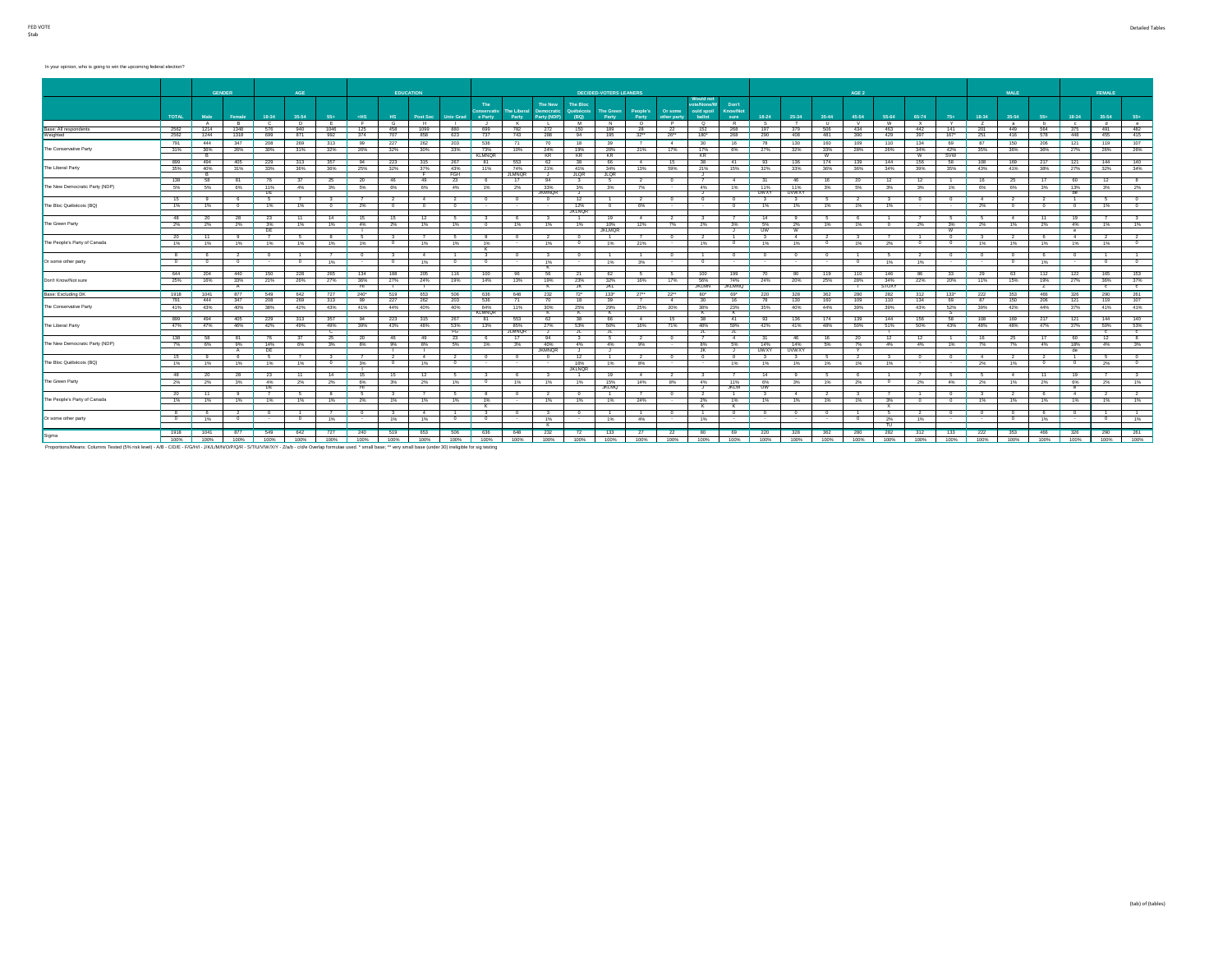(I will regret it if I dont vote in the upcoming federal election) Do you agree or disagree with the following statements? LIsing a scale of 1 to 7 where 1 means you strongly disagree and 7 means you strongly agree. The fi

|                           |              | <b>GENDER</b> |           |                  | AGE             |            |                                 |              | <b>EDUCATION</b> |                   |                     |                             |                                      |                                      | <b>DECIDED-VOTERS LEANERS</b> |                   |                        |                                                 |                                  |                        |                     |                     | AGE 2               |                     |              |                     |                 | <b>MALE</b> |            |                       | <b>FEMALE</b>     |             |
|---------------------------|--------------|---------------|-----------|------------------|-----------------|------------|---------------------------------|--------------|------------------|-------------------|---------------------|-----------------------------|--------------------------------------|--------------------------------------|-------------------------------|-------------------|------------------------|-------------------------------------------------|----------------------------------|------------------------|---------------------|---------------------|---------------------|---------------------|--------------|---------------------|-----------------|-------------|------------|-----------------------|-------------------|-------------|
|                           | <b>TOTAL</b> | Male          | Female    | 18-34            | 35-54           | 55+        | <b>RHS</b>                      | HS.          | Post Sec         | Univ Grad e Party | The                 | <b>The Liberal</b><br>Party | The New<br>Democratic<br>Party (NDP) | <b>The Bloc</b><br>Québécois<br>(BQ) | <b>The Green</b><br>Party     | People's<br>Party | Or some<br>other party | Would not<br>ote/None/W<br>ould spoil<br>ballot | Don't<br><b>Know/Not</b><br>sure | 18-24                  | 25-34               | 35-44               | 45-54               | 55-64               | 65-74        | $75+$               | 18-34           | 35-54       | 55+        | 18-34                 | 35-54             | $55+$       |
|                           |              | A             | R         | - 0              | D.              | <b>F</b>   | - F -                           | $\mathbf{G}$ | <b>H</b>         |                   |                     | к.                          |                                      | M                                    | N                             | $\circ$           | P                      | $\circ$                                         | R                                |                        |                     | <b>U</b>            |                     | <b>W</b>            | $\mathbf{x}$ |                     |                 | a           | b          | $^{c}$                | . d. .            | $^{\circ}$  |
| Base: All respondents     | 2562         | 1214          | 1348      | 576              | 940             | 1046       | 125                             | 458          | 1099             | 880               | 699                 | 782                         | 272                                  | 150                                  | 189                           | 28                | 22                     | 152                                             | 268                              | 197                    | 379                 | 506                 | 434                 | 463                 | 442          | 141                 | 201             | 449         | 564        | 375                   | 491               | 482         |
| Weighted                  | 2562 1244    |               | 1318 699  |                  | 871             | 992        | 374                             | 707          | 858              | 623               | 737                 | 743                         | 288                                  | 94                                   | 195                           | 32                | 26                     | 180*                                            | 268                              | 290                    | 408                 | 481                 | 390                 | 429                 | 397          | $167^*$             | 251             | 416         | 578        | 448                   | 455               | 415         |
|                           | 1367         | 686           | 680       | 319              | 413             | 635        | 167                             | 345          | 500              | 356               | 484                 | 411                         | 168                                  | 51                                   | 105                           | 12                | 13                     | 27                                              | 96                               | 125                    | 194                 | 229                 | 184                 | 236                 | 285          | 115                 | 105             | 209         | 373        | 214                   | 204               | 262         |
| 7 Strongly agree          | 53%          | 55%           | 52%       | 46%              | 47%             | 64%<br>CD. | 45%                             | 49%          | 58%<br>FG        | 57%<br>FG         | 66%<br><b>KMNOR</b> | 55%<br>QR                   | 58%<br>QR                            | 55%<br>QR                            | 54%<br>QR                     | 38%               | 48%                    | 15%                                             | 36%<br>$\alpha$                  | 43%                    | 48%                 | 48%                 | 47%                 | 55%<br>s.           | 72%<br>STUVW | 69%<br><b>STUVW</b> | 42%             | 50%         | 65%<br>Za  | 48%                   | 45%               | 63%<br>- cd |
|                           | 266          | 130           | 136       | 61               | 104             | 101        | 29                              | $-62$        | 83               | 92                | 82                  | 85                          | 33                                   | 10                                   | 19                            | $\sim$            | $2 -$                  | - 6                                             | 28                               | - 20                   | $-41$               | 58                  | 46                  | 44                  | 42           | 16                  | 18              | 48          | 64         | $-43$                 | 56                | 37          |
|                           | 10%          | 10%           | 10%       | 9%               | 12%             | 10%        | 8%                              | 9%           | 10%              | 15%<br>FGH        | 11%<br>$^{\circ}$   | 11%<br>$^{\circ}$           | 11%<br>୍                             | 10%<br>$^{\circ}$                    | 10%                           | 3%                | 7%                     | 3%                                              | 11%<br>०                         | 7%                     | 10%                 | 12%                 | 12%                 | 10%                 | 10%          | 9%                  | $7\%$           | 12%         | 11%        | 10%                   | 12%               | 9%          |
|                           | 260          | 133           | 127       | 95               | 89              | 76         | -35                             | - 77         | -81              | 67                | 63                  |                             | 38                                   | 12                                   | 23                            | - 5               |                        |                                                 | 22                               |                        | - 59                | 49                  |                     |                     | 27           | 12                  | 36              | 49          | 48         | - 59                  | 40                | 28          |
|                           | 10%          | 11%           | 10%       | 14%              | 10%             | 8%         | 9%                              | 11%          | 9%               | 11%               | 9%                  | 12%                         | 13%                                  | 13%                                  | 12%                           | 15%               | 20%                    | 3%                                              | 8%                               | 12%                    | 14%                 | 10%                 | 10%                 | 9%                  | 7%           | 7%                  | 14%             | 12%         | 8%         | 13%                   | 9%                | 7%          |
|                           |              |               |           |                  |                 |            |                                 |              |                  |                   |                     | $^{\circ}$                  | $^{\circ}$                           | $^{\circ}$                           | $^{\circ}$                    |                   |                        |                                                 |                                  |                        | <b>WX</b>           |                     |                     |                     |              |                     |                 |             |            | $^{\circ}$            |                   |             |
|                           | 230          |               | 139       | 85               | 94              | 52         | $-41$                           | - 75         | 72               | 42                | 53                  |                             | 20                                   |                                      | 16                            |                   |                        | 15                                              | 42                               |                        | 46                  |                     |                     |                     |              |                     | -28             | 42          | -21        | -67                   | 52                |             |
|                           | 9%           | 7%            | 11%<br>A  | 12%              | 11%             | 5%         | 11%                             | 11%          | 8%               | 7%                | 7%                  | 10%                         | 7%                                   | 6%                                   | 8%                            | 4%                | $\sim$                 | 8%                                              | 16%<br>JLM .                     | 13%<br><b>XY</b>       | 11%<br><b>XY</b>    | 11%<br>XY.          | 11%<br>XY.          | 9%<br>XY.           | 3%           | 2%                  | 11%<br>ъ        | 10%<br>ъ.   | 4%         | 13%<br>$\overline{e}$ | 11%               | 7%          |
|                           | 129          | 60            | 69        | $-44$            | 48              | 36         | $-41$                           | 35           | 30               | 23                | - 19                | - 24                        | 12                                   |                                      | 18                            | 3                 | $\overline{0}$         | $-8$                                            | 38                               | 23                     | 22                  | $-27$               | 20                  | 17                  | -8           | 11                  | 18              | 20          | 21         | 26                    | 27                | 16          |
|                           | 5%           | 5%            | 5%        | 6%               | 5%              | 4%         | 11%<br>- GHI                    | 6%           | 4%               | 4%                | 3%                  | 3%                          | 4%                                   | 8%                                   | 9%<br>- JK                    | 9%                | $\sim$                 | 4%                                              | 14%<br><b>JKLQ</b>               | 8%<br>$\mathbf{x}$     | 5%<br>$\mathbf{x}$  | 6%<br>x             | 5%                  | 4%                  | 2%           | 7%<br>$\mathbf{x}$  | 7%              | 5%          | 4%         | 6%                    | 6%                | 4%          |
|                           | 83           | $-44$         | 40 27     |                  | -25             | 31         | $-20$                           | 26           | - 20             | $17$ 9            |                     | 24                          | $_{3}$                               | JK .<br>$\sim$ 2                     | 8                             | $-4$              | $\sim$ 2               | 17                                              | 13                               | 19                     | - 8                 | 14                  | -11                 | 23                  |              | $\sim$              | 17              | - 9         | 17         | - 9                   | 16                | 14          |
|                           | 3%           | 4%            |           | 3% 4%            | 3%              | 3% I       | 5%                              | 4%           | 2%               |                   | 3% 1%               | 3%                          | 1%                                   | 2%                                   | 4%                            | 14%               | 9%                     | 10%                                             | 5%                               | 6%                     | 2%                  | 3%                  | 3%                  | 5%                  | 2%           | 1%                  | 7%              | 2%          |            | 3% 2%                 | 4%                | 3%          |
|                           |              |               |           |                  |                 |            |                                 |              |                  |                   |                     |                             |                                      |                                      | J                             |                   |                        | <b>JKLM</b>                                     | ा                                | <b>TXY</b>             |                     |                     |                     | TX.                 |              |                     | a               |             |            |                       |                   |             |
|                           | 227          | 101           | 126       | 68               | 98              | $-61$      | $-41$                           | 87           | -73              |                   | 25 26               | 36                          | $-14$                                | - 5                                  | $-4$                          | $-6$              | $-4$                   | 101                                             | 29                               | 30                     | 38                  | <b>62</b>           | 46                  | 35                  | 17           | $-9$                | 29              | 38          | 34         | 39                    | 60                | 27          |
| 1 Strongly disagree       | 9%           | 8%            |           | 10% 10%<br>- E - | 11%<br>−        | 6%         | 11%<br>$\overline{\phantom{a}}$ | 12%<br>−     | 9%<br>- 11       |                   | 4% 4%               | 5%                          | 5%                                   | 6%                                   | 2%                            | 17%               | 17%                    | 56%<br><b>JKLMNR</b>                            | 11%<br><b>JKLN</b>               | 10%<br>$\mathbf{x}$    | 9%<br>$\mathbf{x}$  | 11%<br>$\mathbf{x}$ | 12%<br>$\mathbf{x}$ | 8%                  | 4%           | 5%                  | 12%<br><b>b</b> | 9%          | 6%         | 9%                    | 13%<br>$^{\circ}$ | 7%          |
| Sigma                     | 2562         | 1244          | 1318 699  |                  | 871             | 992        | 374                             | 707          | 858              |                   | 623 737             | 743                         | 288                                  | 94                                   | 195                           | 32                | 26                     | 180                                             | 268                              | 290                    | 408                 | 481                 | 390                 | 429                 | 397          | 167                 | 251             | 416         | 578        | 448                   | 455               | 415         |
|                           | 100%         | 100%          |           | 100%   100%      | 100%            |            | 100% 100%                       | 100%         | 100%             |                   | 100% 100%           | 100%                        | 100%                                 | 100%                                 | 100%                          | 100%              | 100%                   | 100%                                            |                                  | 100% 100%              | 100%                | 100%                | 100%                | 100%                | 100%         | 100%                | 100%            | 100%        |            | 100% 100%             | 100%              | 100%        |
| Summary                   |              |               |           |                  |                 |            |                                 |              |                  |                   |                     |                             |                                      |                                      |                               |                   |                        |                                                 |                                  |                        |                     |                     |                     |                     |              |                     |                 |             |            |                       |                   |             |
|                           | 1893<br>74%  | 949           | 944       | 475<br>72% 68%   | 606<br>70%      | 812        | 231<br>62%                      | 484          | 663              | 516<br>83%        | 629<br>85%          | 582<br>78%                  | 239                                  | 73<br>78%                            | 148                           | 18<br>56%         | $-20$                  | 39<br>21%                                       | 146<br>54%                       | 180<br>62%             | 294                 | 336                 | 269<br>69%          | 316<br>74%          | 354<br>89%   | 143<br>86%          | 158<br>63%      | 306<br>74%  | 485<br>84% | 316                   | 300               | 327         |
|                           |              | 76%           |           |                  |                 | 82%<br>CD  |                                 | 68%          | 77%<br>FG        |                   | FGH   KNQR          | QR                          | 83%<br>QR                            | QR                                   | 76%<br>QR                     |                   | 74%                    |                                                 | $\sim$                           |                        | 72%                 | 70%                 |                     |                     | <b>STUVW</b> | <b>STUVW</b>        |                 | z           | Za         | 71%                   | 66%               | 79%<br>cd   |
|                           | 1633         | 816           | 817   380 |                  | 517             | 736        | 196                             | 407          | 582              | 448               | 566                 | 496                         | 201                                  | 61                                   | 125                           | 13                | 14                     | - 33                                            | 124                              | 144                    | 235                 | 287                 | - 230               | 279                 | 326          | 131                 | 123             | 257         | 437        | 257                   | 260               | 299         |
|                           | 64%          | 66%           |           | 62% 54%          | 59%             | 74%        | 52%                             | 58%          | 68%              | 72%               | 77%                 | 67%                         | 70%                                  | 65%                                  | 64%                           | 41%               | 54%                    | 18%                                             | 46%                              | 50%                    | 58%                 | 60%                 | 59%                 | 65%                 | 82%          | 78%                 | 49%             | 62%         | 76%        | 57%                   | 57%               | 72%         |
|                           |              |               |           |                  |                 | CD         |                                 |              | FG               |                   | FG KMNQR            | QR                          | QR                                   | QR                                   | QR                            |                   |                        |                                                 | $\circ$                          |                        |                     |                     |                     | $\mathsf{s}$        | <b>STUVW</b> | <b>STUVW</b>        |                 | z           | Za         |                       |                   | cd          |
|                           | 439 204      |               | 235 139   |                  | 171             | 128        | 102                             | 148          | 123              | 65                | <b>54</b>           | 84                          | - 29                                 | 15                                   | 31                            | 13                | $\overline{7}$         | 126                                             | 80                               | 71                     | 68                  | 93                  | - 78                | 76                  | 32           | 21                  | 65              | 68          | 72         | 75                    | 103               | - 57        |
|                           | 17%          | 16%           | 18%       | 20%              | 20%<br><b>E</b> | 13%        | 27%<br><b>HI</b>                | 21%<br>H     | 14%              |                   | 10% 7%              | 11%                         | 10%                                  | 16%<br>. ل                           | 16%<br><b>J</b>               | 40%               | 26%                    | 70%<br><b>JKLMNR</b>                            | $30\%$<br><b>JKLMN</b>           | 24%<br>XY <sub>1</sub> | 17%<br>$\mathbf{x}$ | 19%<br>X.           | 20%<br>$\mathbf{x}$ | 17%<br>$\mathbf{x}$ | 8%           | 13%                 | 26%<br>ab       | 16%         | 12%        | 17%                   | 23%<br>$^{\circ}$ | 14%         |
|                           | 310   144    |               | 166       | 95               | 123             | 92         | 62                              | 114          | 93               |                   | 42   35             | 61                          | 17                                   | 8                                    | 13                            | 10                | 7                      | 118                                             | 42                               | 48                     | 47                  | 66                  | 58                  | - 57                | 24           | 10                  | 46              | 47          | 51   49    |                       | 76                | 41          |
|                           |              | 12% 12%       |           | 13% 14%          | 14%             | 9%         | 17%                             | 16%          | 11%              |                   | 7% 5%               | 8%                          | 6%                                   | 8%                                   | 7%                            | 31%               | 26%                    | 66%                                             | 16%                              | 17%                    | 11%                 | 14%                 | 15%                 | 13%                 | 6%           | 6%                  | 18%             | 11%         | 9%         | 11%                   | 17%               | 10%         |
|                           |              |               |           |                  | - F -           |            |                                 | <b>HI</b>    |                  |                   |                     |                             |                                      |                                      |                               |                   |                        | <b>JKLMNR</b>                                   | <b>JKLN</b>                      | <b>XY</b>              | $\mathbf{x}$        | X                   | XY                  | $\mathbf{x}$        |              |                     | ъ.              |             |            |                       | $^{\circ}$        |             |
| <i>l</i> lean             | 6.5          | 5.6           | 5.5       | 5.2              | 5.3             | 5.9<br>CD. |                                 | 5.3          | 5.7<br>FG        | 5.9<br>FGH        | 6.1<br>KMNOR        | 5.8<br>QR                   | 5.9<br>QR                            | 5.7<br>QR                            | 5.7<br>QR                     | 4.5               | 6.1                    | 2.6                                             | 4.8<br>$\circ$                   |                        | 5.4                 | 5.3                 | 5.3                 | 5.5                 | 6.2<br>STUVW | 6.1<br><b>STUVW</b> | -6              | 5.5         | -6<br>Za   | 6.4                   | 5.2               | 5.8<br>cd   |
| <b>Standard Deviation</b> |              |               |           |                  | 2.1             | 1.8        | 2.2                             | 2.1          | 1.9              | 1.7               | 1.5                 | 1.7                         | 1.7                                  | 1.8                                  | $-1.7$                        | 2.4               | 2.4                    | 2.3                                             | 2.1                              | 2.1                    |                     | 2.1                 | 2.1                 |                     |              | 1.7                 | 2.2             |             | 1.8        |                       | 2.2               | 1.9         |
| Standard Error            |              | 01            | 0.1       | 0.1              | 0.1             | 0.1        | 0.2                             | 0.1          | 0.1              | 0.1               | 0.1                 | 0.1                         | 0.1                                  | 0.1                                  | 0.1                           | 0.5               | 0.5                    | 0.2                                             | 0.1                              | 0.2                    | 0.1                 | 0.1                 | 0.1                 | 0.1                 | 0.1          | 0.1                 | 0.2             | 0.1         | 0.1        | 0.1                   | 0.1               | 0.1         |
| Median                    | 6.1          | 6.1           |           | 5.5              | 5.8             | 6.2        | 5.3                             | 5.9          | 6.1              | 6.1               | 6.2                 | 6.1                         | 6.1                                  | 6.1                                  | 6.1                           | 4.4               | 6.7                    |                                                 | $-4.5$                           |                        | 5.8                 | 5.8                 | 5.8                 | 6.1                 | 6.3          | 6.3                 | 4.9             |             | 6.2        | 5.8                   | 5.6               | 6.2         |
|                           |              |               |           |                  |                 |            |                                 |              |                  |                   |                     |                             |                                      |                                      |                               |                   |                        |                                                 |                                  |                        |                     |                     |                     |                     |              |                     |                 |             |            |                       |                   |             |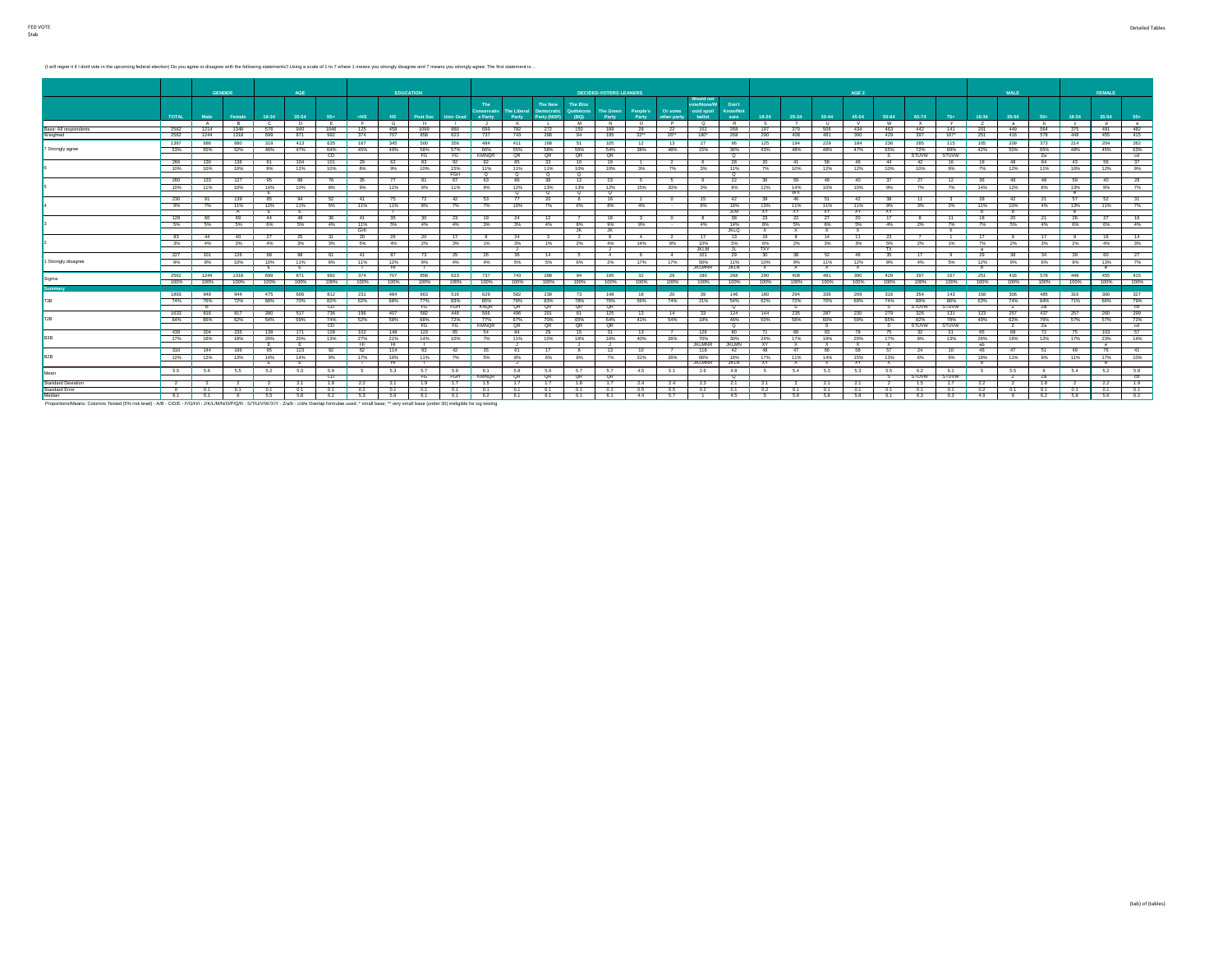(I have a duty/personal responsibility to vote in the upcoming federal election) Do you agree or disagree with the following statements 2. Using a scale of 1 to 7 where 1 means you strongly disagree and 7 means you strongl

| AGE<br><b>EDUCATION</b><br>AGE <sub>2</sub><br><b>GENDER</b><br><b>DECIDED-VOTERS LEANERS</b><br><b>MALE</b><br>FEMALE<br><b>Would not</b><br>ote/None/W<br>The<br>Don't<br>The New<br><b>The Bloc</b><br>People's<br>Or some<br>ould spoil<br><b>Know/Not</b><br>The Liberal<br><b>Democratic</b><br>Québécois<br><b>The Green</b><br>Conservativ<br><b>TOTAL</b><br>35-54<br>18-34<br>18-34<br>35-54<br>55+<br>ballot<br>18-24<br>25-34<br>35-44<br>45-54<br>55-64<br>65-74<br>18-34<br>55+<br>35-54<br>Male<br>Female<br>$-HS$<br>H <sub>S</sub><br>Post Sec<br><b>Univ Grad</b><br>e Party<br>Party<br>Party (NDP)<br>(BQ)<br>Party<br>Party<br>other party<br>sure<br>$75+$<br>Ŧ<br><b>M</b><br>$\overline{0}$<br>P<br>w<br>Y<br>A<br>R<br><b>C</b><br>$\Box$<br>. F.<br>$\sim$<br>$\kappa$<br>N<br>$\circ$<br>R<br>$\sim$<br>$-$ T<br>$\mathbf{H}$<br>V<br>$\times$<br>$\overline{z}$<br>$-8$<br>h<br>$\sim$ $\sim$<br>h<br>$=$<br>$\sim$<br><b>Contract Contract</b><br>482<br>2562<br>1348<br>189<br>940<br>1099<br>150<br>463<br>449<br>564<br>1214<br>576<br>1046<br>125<br>458<br>880<br>699<br>28<br>152<br>268<br>197<br>442<br>141<br>375<br>491<br>Base: All respondents<br>782<br>272<br>- 22<br>- 379<br>506<br>434<br>-201<br>2562<br>195<br>$26 -$<br>167"<br>415<br>1244<br>1318<br>871<br>992<br>707<br>858<br>743<br>32<br>180*<br>268<br>290<br>408<br>251<br>416<br>578<br>448<br>455<br>Weighted<br>699<br>374<br>623<br>737<br>288<br>94<br>481<br>429<br>397<br>390<br>125<br>296<br>1536<br>754<br>327<br>476<br>733<br>183<br>512<br>465<br>176<br>131<br>125<br>$-202$<br>216<br>280<br>314<br>112<br>233<br>437<br>215<br>782<br>401<br>553<br>399<br>61<br>14<br>13<br>38<br>260<br>139<br>243<br>7 Strongly agree<br>60% 63%<br>57%<br>47%<br>55%<br>74%<br>63%<br>64%<br>21%<br>50%<br>55%<br>65%<br>84%<br>45%<br>56%<br>76%<br>49%<br>57%<br>64%<br>69%<br>61%<br>66%<br>44%<br>49%<br>43%<br>54%<br>79%<br>48%<br>53%<br>64%<br>49%<br>- QR<br>STUVW <sup>-</sup><br>CD.<br>cd<br>$^{\circ}$<br><b>STUV</b><br>STUVW<br>FG<br>FG<br>KLOR<br>QR<br>QR<br>ം<br>Za<br>$^{\circ}$<br>-S<br><b>z</b><br>- R<br>-8<br>295<br>149<br>146<br>114<br>93<br>34<br>- 58<br>104<br>16<br>19<br>12<br>$-43$<br>10<br>56<br><b>54</b><br>37<br>88<br>98<br>80<br>86<br>43<br>23<br>20<br>68<br>64<br>50<br>34<br>60<br>- 55<br>$\overline{7}$<br>- 9<br>- 41<br>13%<br>15%<br>17%<br>10%<br>8% 7%<br>17%<br>12% 12%<br>11%<br>13%<br>9%   9%<br>8%<br>11%<br>17% 11%<br>12%<br>38%<br>27%<br>5%<br>13%<br>13%<br>10%<br>10%<br>6%<br>13%<br>14%<br>10%<br>12%<br>12%<br>9%<br>FGH<br>QR<br>SWXY<br>$^{\circ}$<br>Έ.<br>136<br>94<br>101<br>52<br>17<br><b>63</b><br>260<br>124<br>65<br>$-11$<br><b>51</b><br>13<br>38<br>33<br>- 56<br>42<br>85<br>68<br>84<br>31<br>36<br>43<br>43<br>33<br>19<br>48<br>81<br>5<br>- 3<br>- 6<br>10%<br>13%<br>12%<br>7%<br>11%<br>12%<br>11%<br>11%<br>5%<br>19%<br>13%<br>15%<br>12%<br>15%<br>8%<br>5%<br>8%<br>15%<br>13%<br>6%<br>13%<br>10%<br>10%<br>10%<br>9%<br>8%<br>9%<br>9%<br>9%<br>6%<br>9%<br><b>WX</b><br><b>UWX</b><br>- E -<br>- E -<br>- M -<br>$\mathbf{x}$<br>$\mathbf{x}$<br><b>b</b><br>b<br>199<br>113<br>$-44$<br>24<br>79<br>73<br>46<br>40<br>15<br>17<br>46<br>31<br>$-47$<br>44<br>85<br>- 76<br>-54<br>-29<br>41<br>54<br>-21<br>2<br>-34<br>50<br>-24<br>35<br>10<br>-30<br>$\mathbf{3}$<br>$^{\circ}$<br>-2<br>17%<br>8%<br>11%<br>5%<br>11%<br>11%<br>5%<br>10%<br>8%<br>12%<br>4%<br>11%<br>10%<br>7%<br>9%<br>8%<br>6%<br>6%<br>$7\%$<br>7%<br>3%<br>8%<br>7%<br>12%<br>11%<br>10%<br>6%<br>2%<br>1%<br>7%<br>$\sim$<br><b>JKLMN</b><br><b>VXY</b><br><b>XY</b><br>XY.<br><b>E</b><br>- HI -<br><b>XY</b><br>$\mathbf{x}$<br>- E -<br><b>b</b><br>$^{\circ}$<br>$^{\circ}$<br>34<br>15<br>17<br>17<br>82<br>43<br>36<br>$-11$<br>$-11$<br>27<br>$-11$<br>15<br>$-21$<br>22<br>$\overline{0}$<br>11<br>21<br>13<br>39<br>- 22<br>- 11<br>-22<br>-14<br>4<br>$\overline{1}$<br>- 21<br>9<br>3%<br>3%<br>5%<br>4%<br>1%<br>3%<br>3%<br>5%<br>5%<br>4%<br>6%<br>6%<br>2%<br>1%<br>6%<br>4%<br>1%<br>6%<br>3%<br>4%<br>3%<br>4%<br>1%<br>4%<br>7%<br>4%<br>4%<br>3%<br>4%<br>$\sim$<br><b>WXY</b><br>- E -<br>- E -<br>- 3<br>$\mathbf{x}$<br><b>XY</b><br>X<br><b>b</b><br>b<br>$^{\circ}$<br>J .<br>- 3<br>- 3<br>$^{\circ}$<br>59<br>45<br>15<br>34<br>13<br>- 22<br>- 21<br>- 11<br>$-4$<br>$\circ$<br>- 22<br>- 9<br>-26<br>- 11<br>11<br>-8<br>-11<br>$\sim$ 4<br>$\mathbf{0}$<br>-3<br>- 2<br>- 5<br>1%<br>12%<br>$2\%$<br>1%<br>3%<br>5%<br>2%<br>6%<br>1%<br>2%<br>1%<br>1%<br>1%<br>3%<br>9%<br>1%<br>3%<br>1%<br>1%<br>1%<br>1%<br>8%<br>2%<br>1%<br>3%<br>1%<br>$\sim$<br>$\sim$<br>3%<br>1%<br>1%<br>1%<br><b>JKLMNR</b><br>TUWWXY<br>DE<br>−н<br>−н<br>de<br>$\overline{A}$<br>$-71$<br>132<br>80<br>38<br>18<br>65<br>29<br>$-42$<br>39<br>12<br>$-21$<br>13<br>20<br>44<br>52<br>-40<br>12<br>- 13<br>-23<br>8<br>$\overline{1}$<br>$^{\circ}$<br>21<br>- 17<br>38<br>18<br>$^{\circ}$<br>$3^{\circ}$<br>$\mathbf{a}$<br>$\sim$<br>1 Strongly disagree<br>5%<br>3%<br>11%<br>3%<br>3%<br>40%<br>5%<br>7%<br>1%<br>7%<br>2%<br>5% 4%<br>6%<br>7%<br>6%<br>5%<br>2%<br>2%<br>4%<br>2%<br>8%<br>7%<br>4%<br>2%<br>5%<br>4%<br>10%<br>$\sim$<br>4%<br>$\sim$<br><b>JKLMNR</b><br>- E<br>−<br>ਸ਼ਾ<br>┳<br><b>XY</b><br><b>XY</b><br>XY.<br>-<br>- 10<br>ce<br>- 11<br>. L<br>. L .<br>. L<br>743<br>195<br>290<br>167<br>455<br>2562 1244<br>1318<br>699<br>871<br>992<br>374<br>707<br>858<br>737<br>288<br>$-94$<br>32<br>26<br>180<br>268<br>390<br>397<br>251<br>416<br>578<br>623<br>408<br>481<br>429<br>448<br>Sigma<br>100%<br>100%<br>100%<br>100%<br>100% 100%<br>100%<br>100%<br>100%<br>100%<br>100%<br>100%<br>100%<br>100%<br>100%<br>100%<br>100%<br>100%<br>100%<br>100%<br>100%<br>100%<br>100%<br>100%<br>100%<br>100%<br>100%<br>100%<br>100%<br>100%<br>100%<br>Summary<br>509<br>691<br>544<br>250<br>162<br>321<br>373<br>346<br>526<br>326<br>345<br>2091<br>1055<br>1036<br>890<br>259<br>732<br>556<br>660<br>635<br>83<br>- 29<br>- 25<br>58<br>190<br>188<br>368<br>323<br>355<br>162<br>184<br><b>E3R</b><br>73%<br>79%<br>90%<br>69%<br>85%<br>83%<br>32%<br>83%<br>94%<br>97%<br>73%<br>83%<br>91%<br>82% 85%<br>79%<br>77%<br>85%<br>89%<br>90%<br>87%<br>88%<br>91%<br>94%<br>71%<br>65%<br>79%<br>76%<br>83%<br>73%<br>76%<br>QR<br>CD .<br>QR<br><b>STUVW</b><br>FG<br>FGH<br><b>KQR</b><br><b>QR</b><br>QR<br>$\circ$<br><b>STUVW</b><br>Za<br>C.<br>s<br>z<br>1831<br>590<br>144<br>900<br>415<br>826<br>217<br>459<br>154<br>145<br>354<br>149<br>146<br>292<br>493<br>931<br>651<br>504<br>592<br>551<br>219<br>78<br>26<br>20<br>47<br>270<br>324<br>266<br>322<br>269<br>298<br>71% 75%<br>68%<br>83% 58%<br>83%<br>74%<br>82%<br>57%<br>50%<br>89%<br>85%<br>59%<br>68%<br>65%<br>81%<br>74%<br>76%<br>76%<br>26%<br>66%<br>67%<br>68%<br>75%<br>89%<br>58%<br>70%<br>60%<br>65%<br>76%<br>80% |  |  |  |    |  |  |  |  |    |  |  |  |  |     |              |  |  |                         |
|-------------------------------------------------------------------------------------------------------------------------------------------------------------------------------------------------------------------------------------------------------------------------------------------------------------------------------------------------------------------------------------------------------------------------------------------------------------------------------------------------------------------------------------------------------------------------------------------------------------------------------------------------------------------------------------------------------------------------------------------------------------------------------------------------------------------------------------------------------------------------------------------------------------------------------------------------------------------------------------------------------------------------------------------------------------------------------------------------------------------------------------------------------------------------------------------------------------------------------------------------------------------------------------------------------------------------------------------------------------------------------------------------------------------------------------------------------------------------------------------------------------------------------------------------------------------------------------------------------------------------------------------------------------------------------------------------------------------------------------------------------------------------------------------------------------------------------------------------------------------------------------------------------------------------------------------------------------------------------------------------------------------------------------------------------------------------------------------------------------------------------------------------------------------------------------------------------------------------------------------------------------------------------------------------------------------------------------------------------------------------------------------------------------------------------------------------------------------------------------------------------------------------------------------------------------------------------------------------------------------------------------------------------------------------------------------------------------------------------------------------------------------------------------------------------------------------------------------------------------------------------------------------------------------------------------------------------------------------------------------------------------------------------------------------------------------------------------------------------------------------------------------------------------------------------------------------------------------------------------------------------------------------------------------------------------------------------------------------------------------------------------------------------------------------------------------------------------------------------------------------------------------------------------------------------------------------------------------------------------------------------------------------------------------------------------------------------------------------------------------------------------------------------------------------------------------------------------------------------------------------------------------------------------------------------------------------------------------------------------------------------------------------------------------------------------------------------------------------------------------------------------------------------------------------------------------------------------------------------------------------------------------------------------------------------------------------------------------------------------------------------------------------------------------------------------------------------------------------------------------------------------------------------------------------------------------------------------------------------------------------------------------------------------------------------------------------------------------------------------------------------------------------------------------------------------------------------------------------------------------------------------------------------------------------------------------------------------------------------------------------------------------------------------------------------------------------------------------------------------------------------------------------------------------------------------------------------------------------------------------------------------------------------------------------------------------------------------------------------------------------------------------------------------------------------------------------------------------------------------------------------------------------------------------------------------------------------------------------------------------------------------------------------------------------------------------------------------------------------------------------------------------------------------------------------------------------------------------------------------------------------------------------------------------------------------------------------------------------------------------------------------------------------------------------------------------------------------------------------------------------------------------------------------------------------------------------------------------------------------------------------------------------------------------------------------------------------------------------------------------------------------------------------------------------------------------------------------------------------------------------------------------------------------------------------------------------------------------------------------------------------------------------------------------------------------------------------------------------------------------------------------------------------------------------------------------------------------------------------------------------------------------------------------------------------------------|--|--|--|----|--|--|--|--|----|--|--|--|--|-----|--------------|--|--|-------------------------|
|                                                                                                                                                                                                                                                                                                                                                                                                                                                                                                                                                                                                                                                                                                                                                                                                                                                                                                                                                                                                                                                                                                                                                                                                                                                                                                                                                                                                                                                                                                                                                                                                                                                                                                                                                                                                                                                                                                                                                                                                                                                                                                                                                                                                                                                                                                                                                                                                                                                                                                                                                                                                                                                                                                                                                                                                                                                                                                                                                                                                                                                                                                                                                                                                                                                                                                                                                                                                                                                                                                                                                                                                                                                                                                                                                                                                                                                                                                                                                                                                                                                                                                                                                                                                                                                                                                                                                                                                                                                                                                                                                                                                                                                                                                                                                                                                                                                                                                                                                                                                                                                                                                                                                                                                                                                                                                                                                                                                                                                                                                                                                                                                                                                                                                                                                                                                                                                                                                                                                                                                                                                                                                                                                                                                                                                                                                                                                                                                                                                                                                                                                                                                                                                                                                                                                                                                                                                                                                                                           |  |  |  |    |  |  |  |  |    |  |  |  |  |     |              |  |  |                         |
|                                                                                                                                                                                                                                                                                                                                                                                                                                                                                                                                                                                                                                                                                                                                                                                                                                                                                                                                                                                                                                                                                                                                                                                                                                                                                                                                                                                                                                                                                                                                                                                                                                                                                                                                                                                                                                                                                                                                                                                                                                                                                                                                                                                                                                                                                                                                                                                                                                                                                                                                                                                                                                                                                                                                                                                                                                                                                                                                                                                                                                                                                                                                                                                                                                                                                                                                                                                                                                                                                                                                                                                                                                                                                                                                                                                                                                                                                                                                                                                                                                                                                                                                                                                                                                                                                                                                                                                                                                                                                                                                                                                                                                                                                                                                                                                                                                                                                                                                                                                                                                                                                                                                                                                                                                                                                                                                                                                                                                                                                                                                                                                                                                                                                                                                                                                                                                                                                                                                                                                                                                                                                                                                                                                                                                                                                                                                                                                                                                                                                                                                                                                                                                                                                                                                                                                                                                                                                                                                           |  |  |  |    |  |  |  |  |    |  |  |  |  |     |              |  |  | $55+$                   |
|                                                                                                                                                                                                                                                                                                                                                                                                                                                                                                                                                                                                                                                                                                                                                                                                                                                                                                                                                                                                                                                                                                                                                                                                                                                                                                                                                                                                                                                                                                                                                                                                                                                                                                                                                                                                                                                                                                                                                                                                                                                                                                                                                                                                                                                                                                                                                                                                                                                                                                                                                                                                                                                                                                                                                                                                                                                                                                                                                                                                                                                                                                                                                                                                                                                                                                                                                                                                                                                                                                                                                                                                                                                                                                                                                                                                                                                                                                                                                                                                                                                                                                                                                                                                                                                                                                                                                                                                                                                                                                                                                                                                                                                                                                                                                                                                                                                                                                                                                                                                                                                                                                                                                                                                                                                                                                                                                                                                                                                                                                                                                                                                                                                                                                                                                                                                                                                                                                                                                                                                                                                                                                                                                                                                                                                                                                                                                                                                                                                                                                                                                                                                                                                                                                                                                                                                                                                                                                                                           |  |  |  |    |  |  |  |  |    |  |  |  |  |     |              |  |  | $^{\circ}$ e $^{\circ}$ |
|                                                                                                                                                                                                                                                                                                                                                                                                                                                                                                                                                                                                                                                                                                                                                                                                                                                                                                                                                                                                                                                                                                                                                                                                                                                                                                                                                                                                                                                                                                                                                                                                                                                                                                                                                                                                                                                                                                                                                                                                                                                                                                                                                                                                                                                                                                                                                                                                                                                                                                                                                                                                                                                                                                                                                                                                                                                                                                                                                                                                                                                                                                                                                                                                                                                                                                                                                                                                                                                                                                                                                                                                                                                                                                                                                                                                                                                                                                                                                                                                                                                                                                                                                                                                                                                                                                                                                                                                                                                                                                                                                                                                                                                                                                                                                                                                                                                                                                                                                                                                                                                                                                                                                                                                                                                                                                                                                                                                                                                                                                                                                                                                                                                                                                                                                                                                                                                                                                                                                                                                                                                                                                                                                                                                                                                                                                                                                                                                                                                                                                                                                                                                                                                                                                                                                                                                                                                                                                                                           |  |  |  |    |  |  |  |  |    |  |  |  |  |     |              |  |  |                         |
|                                                                                                                                                                                                                                                                                                                                                                                                                                                                                                                                                                                                                                                                                                                                                                                                                                                                                                                                                                                                                                                                                                                                                                                                                                                                                                                                                                                                                                                                                                                                                                                                                                                                                                                                                                                                                                                                                                                                                                                                                                                                                                                                                                                                                                                                                                                                                                                                                                                                                                                                                                                                                                                                                                                                                                                                                                                                                                                                                                                                                                                                                                                                                                                                                                                                                                                                                                                                                                                                                                                                                                                                                                                                                                                                                                                                                                                                                                                                                                                                                                                                                                                                                                                                                                                                                                                                                                                                                                                                                                                                                                                                                                                                                                                                                                                                                                                                                                                                                                                                                                                                                                                                                                                                                                                                                                                                                                                                                                                                                                                                                                                                                                                                                                                                                                                                                                                                                                                                                                                                                                                                                                                                                                                                                                                                                                                                                                                                                                                                                                                                                                                                                                                                                                                                                                                                                                                                                                                                           |  |  |  |    |  |  |  |  |    |  |  |  |  |     |              |  |  |                         |
|                                                                                                                                                                                                                                                                                                                                                                                                                                                                                                                                                                                                                                                                                                                                                                                                                                                                                                                                                                                                                                                                                                                                                                                                                                                                                                                                                                                                                                                                                                                                                                                                                                                                                                                                                                                                                                                                                                                                                                                                                                                                                                                                                                                                                                                                                                                                                                                                                                                                                                                                                                                                                                                                                                                                                                                                                                                                                                                                                                                                                                                                                                                                                                                                                                                                                                                                                                                                                                                                                                                                                                                                                                                                                                                                                                                                                                                                                                                                                                                                                                                                                                                                                                                                                                                                                                                                                                                                                                                                                                                                                                                                                                                                                                                                                                                                                                                                                                                                                                                                                                                                                                                                                                                                                                                                                                                                                                                                                                                                                                                                                                                                                                                                                                                                                                                                                                                                                                                                                                                                                                                                                                                                                                                                                                                                                                                                                                                                                                                                                                                                                                                                                                                                                                                                                                                                                                                                                                                                           |  |  |  |    |  |  |  |  |    |  |  |  |  |     |              |  |  |                         |
|                                                                                                                                                                                                                                                                                                                                                                                                                                                                                                                                                                                                                                                                                                                                                                                                                                                                                                                                                                                                                                                                                                                                                                                                                                                                                                                                                                                                                                                                                                                                                                                                                                                                                                                                                                                                                                                                                                                                                                                                                                                                                                                                                                                                                                                                                                                                                                                                                                                                                                                                                                                                                                                                                                                                                                                                                                                                                                                                                                                                                                                                                                                                                                                                                                                                                                                                                                                                                                                                                                                                                                                                                                                                                                                                                                                                                                                                                                                                                                                                                                                                                                                                                                                                                                                                                                                                                                                                                                                                                                                                                                                                                                                                                                                                                                                                                                                                                                                                                                                                                                                                                                                                                                                                                                                                                                                                                                                                                                                                                                                                                                                                                                                                                                                                                                                                                                                                                                                                                                                                                                                                                                                                                                                                                                                                                                                                                                                                                                                                                                                                                                                                                                                                                                                                                                                                                                                                                                                                           |  |  |  |    |  |  |  |  |    |  |  |  |  |     |              |  |  | 71%                     |
|                                                                                                                                                                                                                                                                                                                                                                                                                                                                                                                                                                                                                                                                                                                                                                                                                                                                                                                                                                                                                                                                                                                                                                                                                                                                                                                                                                                                                                                                                                                                                                                                                                                                                                                                                                                                                                                                                                                                                                                                                                                                                                                                                                                                                                                                                                                                                                                                                                                                                                                                                                                                                                                                                                                                                                                                                                                                                                                                                                                                                                                                                                                                                                                                                                                                                                                                                                                                                                                                                                                                                                                                                                                                                                                                                                                                                                                                                                                                                                                                                                                                                                                                                                                                                                                                                                                                                                                                                                                                                                                                                                                                                                                                                                                                                                                                                                                                                                                                                                                                                                                                                                                                                                                                                                                                                                                                                                                                                                                                                                                                                                                                                                                                                                                                                                                                                                                                                                                                                                                                                                                                                                                                                                                                                                                                                                                                                                                                                                                                                                                                                                                                                                                                                                                                                                                                                                                                                                                                           |  |  |  |    |  |  |  |  |    |  |  |  |  |     |              |  |  |                         |
|                                                                                                                                                                                                                                                                                                                                                                                                                                                                                                                                                                                                                                                                                                                                                                                                                                                                                                                                                                                                                                                                                                                                                                                                                                                                                                                                                                                                                                                                                                                                                                                                                                                                                                                                                                                                                                                                                                                                                                                                                                                                                                                                                                                                                                                                                                                                                                                                                                                                                                                                                                                                                                                                                                                                                                                                                                                                                                                                                                                                                                                                                                                                                                                                                                                                                                                                                                                                                                                                                                                                                                                                                                                                                                                                                                                                                                                                                                                                                                                                                                                                                                                                                                                                                                                                                                                                                                                                                                                                                                                                                                                                                                                                                                                                                                                                                                                                                                                                                                                                                                                                                                                                                                                                                                                                                                                                                                                                                                                                                                                                                                                                                                                                                                                                                                                                                                                                                                                                                                                                                                                                                                                                                                                                                                                                                                                                                                                                                                                                                                                                                                                                                                                                                                                                                                                                                                                                                                                                           |  |  |  |    |  |  |  |  |    |  |  |  |  |     |              |  |  |                         |
|                                                                                                                                                                                                                                                                                                                                                                                                                                                                                                                                                                                                                                                                                                                                                                                                                                                                                                                                                                                                                                                                                                                                                                                                                                                                                                                                                                                                                                                                                                                                                                                                                                                                                                                                                                                                                                                                                                                                                                                                                                                                                                                                                                                                                                                                                                                                                                                                                                                                                                                                                                                                                                                                                                                                                                                                                                                                                                                                                                                                                                                                                                                                                                                                                                                                                                                                                                                                                                                                                                                                                                                                                                                                                                                                                                                                                                                                                                                                                                                                                                                                                                                                                                                                                                                                                                                                                                                                                                                                                                                                                                                                                                                                                                                                                                                                                                                                                                                                                                                                                                                                                                                                                                                                                                                                                                                                                                                                                                                                                                                                                                                                                                                                                                                                                                                                                                                                                                                                                                                                                                                                                                                                                                                                                                                                                                                                                                                                                                                                                                                                                                                                                                                                                                                                                                                                                                                                                                                                           |  |  |  |    |  |  |  |  |    |  |  |  |  |     |              |  |  |                         |
|                                                                                                                                                                                                                                                                                                                                                                                                                                                                                                                                                                                                                                                                                                                                                                                                                                                                                                                                                                                                                                                                                                                                                                                                                                                                                                                                                                                                                                                                                                                                                                                                                                                                                                                                                                                                                                                                                                                                                                                                                                                                                                                                                                                                                                                                                                                                                                                                                                                                                                                                                                                                                                                                                                                                                                                                                                                                                                                                                                                                                                                                                                                                                                                                                                                                                                                                                                                                                                                                                                                                                                                                                                                                                                                                                                                                                                                                                                                                                                                                                                                                                                                                                                                                                                                                                                                                                                                                                                                                                                                                                                                                                                                                                                                                                                                                                                                                                                                                                                                                                                                                                                                                                                                                                                                                                                                                                                                                                                                                                                                                                                                                                                                                                                                                                                                                                                                                                                                                                                                                                                                                                                                                                                                                                                                                                                                                                                                                                                                                                                                                                                                                                                                                                                                                                                                                                                                                                                                                           |  |  |  |    |  |  |  |  |    |  |  |  |  |     |              |  |  | 32                      |
|                                                                                                                                                                                                                                                                                                                                                                                                                                                                                                                                                                                                                                                                                                                                                                                                                                                                                                                                                                                                                                                                                                                                                                                                                                                                                                                                                                                                                                                                                                                                                                                                                                                                                                                                                                                                                                                                                                                                                                                                                                                                                                                                                                                                                                                                                                                                                                                                                                                                                                                                                                                                                                                                                                                                                                                                                                                                                                                                                                                                                                                                                                                                                                                                                                                                                                                                                                                                                                                                                                                                                                                                                                                                                                                                                                                                                                                                                                                                                                                                                                                                                                                                                                                                                                                                                                                                                                                                                                                                                                                                                                                                                                                                                                                                                                                                                                                                                                                                                                                                                                                                                                                                                                                                                                                                                                                                                                                                                                                                                                                                                                                                                                                                                                                                                                                                                                                                                                                                                                                                                                                                                                                                                                                                                                                                                                                                                                                                                                                                                                                                                                                                                                                                                                                                                                                                                                                                                                                                           |  |  |  |    |  |  |  |  |    |  |  |  |  |     |              |  |  | 8%                      |
|                                                                                                                                                                                                                                                                                                                                                                                                                                                                                                                                                                                                                                                                                                                                                                                                                                                                                                                                                                                                                                                                                                                                                                                                                                                                                                                                                                                                                                                                                                                                                                                                                                                                                                                                                                                                                                                                                                                                                                                                                                                                                                                                                                                                                                                                                                                                                                                                                                                                                                                                                                                                                                                                                                                                                                                                                                                                                                                                                                                                                                                                                                                                                                                                                                                                                                                                                                                                                                                                                                                                                                                                                                                                                                                                                                                                                                                                                                                                                                                                                                                                                                                                                                                                                                                                                                                                                                                                                                                                                                                                                                                                                                                                                                                                                                                                                                                                                                                                                                                                                                                                                                                                                                                                                                                                                                                                                                                                                                                                                                                                                                                                                                                                                                                                                                                                                                                                                                                                                                                                                                                                                                                                                                                                                                                                                                                                                                                                                                                                                                                                                                                                                                                                                                                                                                                                                                                                                                                                           |  |  |  |    |  |  |  |  |    |  |  |  |  |     |              |  |  |                         |
|                                                                                                                                                                                                                                                                                                                                                                                                                                                                                                                                                                                                                                                                                                                                                                                                                                                                                                                                                                                                                                                                                                                                                                                                                                                                                                                                                                                                                                                                                                                                                                                                                                                                                                                                                                                                                                                                                                                                                                                                                                                                                                                                                                                                                                                                                                                                                                                                                                                                                                                                                                                                                                                                                                                                                                                                                                                                                                                                                                                                                                                                                                                                                                                                                                                                                                                                                                                                                                                                                                                                                                                                                                                                                                                                                                                                                                                                                                                                                                                                                                                                                                                                                                                                                                                                                                                                                                                                                                                                                                                                                                                                                                                                                                                                                                                                                                                                                                                                                                                                                                                                                                                                                                                                                                                                                                                                                                                                                                                                                                                                                                                                                                                                                                                                                                                                                                                                                                                                                                                                                                                                                                                                                                                                                                                                                                                                                                                                                                                                                                                                                                                                                                                                                                                                                                                                                                                                                                                                           |  |  |  |    |  |  |  |  |    |  |  |  |  |     |              |  |  | 22                      |
|                                                                                                                                                                                                                                                                                                                                                                                                                                                                                                                                                                                                                                                                                                                                                                                                                                                                                                                                                                                                                                                                                                                                                                                                                                                                                                                                                                                                                                                                                                                                                                                                                                                                                                                                                                                                                                                                                                                                                                                                                                                                                                                                                                                                                                                                                                                                                                                                                                                                                                                                                                                                                                                                                                                                                                                                                                                                                                                                                                                                                                                                                                                                                                                                                                                                                                                                                                                                                                                                                                                                                                                                                                                                                                                                                                                                                                                                                                                                                                                                                                                                                                                                                                                                                                                                                                                                                                                                                                                                                                                                                                                                                                                                                                                                                                                                                                                                                                                                                                                                                                                                                                                                                                                                                                                                                                                                                                                                                                                                                                                                                                                                                                                                                                                                                                                                                                                                                                                                                                                                                                                                                                                                                                                                                                                                                                                                                                                                                                                                                                                                                                                                                                                                                                                                                                                                                                                                                                                                           |  |  |  |    |  |  |  |  |    |  |  |  |  |     |              |  |  | 5%                      |
|                                                                                                                                                                                                                                                                                                                                                                                                                                                                                                                                                                                                                                                                                                                                                                                                                                                                                                                                                                                                                                                                                                                                                                                                                                                                                                                                                                                                                                                                                                                                                                                                                                                                                                                                                                                                                                                                                                                                                                                                                                                                                                                                                                                                                                                                                                                                                                                                                                                                                                                                                                                                                                                                                                                                                                                                                                                                                                                                                                                                                                                                                                                                                                                                                                                                                                                                                                                                                                                                                                                                                                                                                                                                                                                                                                                                                                                                                                                                                                                                                                                                                                                                                                                                                                                                                                                                                                                                                                                                                                                                                                                                                                                                                                                                                                                                                                                                                                                                                                                                                                                                                                                                                                                                                                                                                                                                                                                                                                                                                                                                                                                                                                                                                                                                                                                                                                                                                                                                                                                                                                                                                                                                                                                                                                                                                                                                                                                                                                                                                                                                                                                                                                                                                                                                                                                                                                                                                                                                           |  |  |  |    |  |  |  |  |    |  |  |  |  |     |              |  |  |                         |
|                                                                                                                                                                                                                                                                                                                                                                                                                                                                                                                                                                                                                                                                                                                                                                                                                                                                                                                                                                                                                                                                                                                                                                                                                                                                                                                                                                                                                                                                                                                                                                                                                                                                                                                                                                                                                                                                                                                                                                                                                                                                                                                                                                                                                                                                                                                                                                                                                                                                                                                                                                                                                                                                                                                                                                                                                                                                                                                                                                                                                                                                                                                                                                                                                                                                                                                                                                                                                                                                                                                                                                                                                                                                                                                                                                                                                                                                                                                                                                                                                                                                                                                                                                                                                                                                                                                                                                                                                                                                                                                                                                                                                                                                                                                                                                                                                                                                                                                                                                                                                                                                                                                                                                                                                                                                                                                                                                                                                                                                                                                                                                                                                                                                                                                                                                                                                                                                                                                                                                                                                                                                                                                                                                                                                                                                                                                                                                                                                                                                                                                                                                                                                                                                                                                                                                                                                                                                                                                                           |  |  |  |    |  |  |  |  |    |  |  |  |  |     |              |  |  |                         |
|                                                                                                                                                                                                                                                                                                                                                                                                                                                                                                                                                                                                                                                                                                                                                                                                                                                                                                                                                                                                                                                                                                                                                                                                                                                                                                                                                                                                                                                                                                                                                                                                                                                                                                                                                                                                                                                                                                                                                                                                                                                                                                                                                                                                                                                                                                                                                                                                                                                                                                                                                                                                                                                                                                                                                                                                                                                                                                                                                                                                                                                                                                                                                                                                                                                                                                                                                                                                                                                                                                                                                                                                                                                                                                                                                                                                                                                                                                                                                                                                                                                                                                                                                                                                                                                                                                                                                                                                                                                                                                                                                                                                                                                                                                                                                                                                                                                                                                                                                                                                                                                                                                                                                                                                                                                                                                                                                                                                                                                                                                                                                                                                                                                                                                                                                                                                                                                                                                                                                                                                                                                                                                                                                                                                                                                                                                                                                                                                                                                                                                                                                                                                                                                                                                                                                                                                                                                                                                                                           |  |  |  |    |  |  |  |  |    |  |  |  |  |     |              |  |  | 1%                      |
|                                                                                                                                                                                                                                                                                                                                                                                                                                                                                                                                                                                                                                                                                                                                                                                                                                                                                                                                                                                                                                                                                                                                                                                                                                                                                                                                                                                                                                                                                                                                                                                                                                                                                                                                                                                                                                                                                                                                                                                                                                                                                                                                                                                                                                                                                                                                                                                                                                                                                                                                                                                                                                                                                                                                                                                                                                                                                                                                                                                                                                                                                                                                                                                                                                                                                                                                                                                                                                                                                                                                                                                                                                                                                                                                                                                                                                                                                                                                                                                                                                                                                                                                                                                                                                                                                                                                                                                                                                                                                                                                                                                                                                                                                                                                                                                                                                                                                                                                                                                                                                                                                                                                                                                                                                                                                                                                                                                                                                                                                                                                                                                                                                                                                                                                                                                                                                                                                                                                                                                                                                                                                                                                                                                                                                                                                                                                                                                                                                                                                                                                                                                                                                                                                                                                                                                                                                                                                                                                           |  |  |  |    |  |  |  |  |    |  |  |  |  |     |              |  |  |                         |
|                                                                                                                                                                                                                                                                                                                                                                                                                                                                                                                                                                                                                                                                                                                                                                                                                                                                                                                                                                                                                                                                                                                                                                                                                                                                                                                                                                                                                                                                                                                                                                                                                                                                                                                                                                                                                                                                                                                                                                                                                                                                                                                                                                                                                                                                                                                                                                                                                                                                                                                                                                                                                                                                                                                                                                                                                                                                                                                                                                                                                                                                                                                                                                                                                                                                                                                                                                                                                                                                                                                                                                                                                                                                                                                                                                                                                                                                                                                                                                                                                                                                                                                                                                                                                                                                                                                                                                                                                                                                                                                                                                                                                                                                                                                                                                                                                                                                                                                                                                                                                                                                                                                                                                                                                                                                                                                                                                                                                                                                                                                                                                                                                                                                                                                                                                                                                                                                                                                                                                                                                                                                                                                                                                                                                                                                                                                                                                                                                                                                                                                                                                                                                                                                                                                                                                                                                                                                                                                                           |  |  |  |    |  |  |  |  |    |  |  |  |  |     |              |  |  |                         |
|                                                                                                                                                                                                                                                                                                                                                                                                                                                                                                                                                                                                                                                                                                                                                                                                                                                                                                                                                                                                                                                                                                                                                                                                                                                                                                                                                                                                                                                                                                                                                                                                                                                                                                                                                                                                                                                                                                                                                                                                                                                                                                                                                                                                                                                                                                                                                                                                                                                                                                                                                                                                                                                                                                                                                                                                                                                                                                                                                                                                                                                                                                                                                                                                                                                                                                                                                                                                                                                                                                                                                                                                                                                                                                                                                                                                                                                                                                                                                                                                                                                                                                                                                                                                                                                                                                                                                                                                                                                                                                                                                                                                                                                                                                                                                                                                                                                                                                                                                                                                                                                                                                                                                                                                                                                                                                                                                                                                                                                                                                                                                                                                                                                                                                                                                                                                                                                                                                                                                                                                                                                                                                                                                                                                                                                                                                                                                                                                                                                                                                                                                                                                                                                                                                                                                                                                                                                                                                                                           |  |  |  |    |  |  |  |  |    |  |  |  |  |     |              |  |  |                         |
|                                                                                                                                                                                                                                                                                                                                                                                                                                                                                                                                                                                                                                                                                                                                                                                                                                                                                                                                                                                                                                                                                                                                                                                                                                                                                                                                                                                                                                                                                                                                                                                                                                                                                                                                                                                                                                                                                                                                                                                                                                                                                                                                                                                                                                                                                                                                                                                                                                                                                                                                                                                                                                                                                                                                                                                                                                                                                                                                                                                                                                                                                                                                                                                                                                                                                                                                                                                                                                                                                                                                                                                                                                                                                                                                                                                                                                                                                                                                                                                                                                                                                                                                                                                                                                                                                                                                                                                                                                                                                                                                                                                                                                                                                                                                                                                                                                                                                                                                                                                                                                                                                                                                                                                                                                                                                                                                                                                                                                                                                                                                                                                                                                                                                                                                                                                                                                                                                                                                                                                                                                                                                                                                                                                                                                                                                                                                                                                                                                                                                                                                                                                                                                                                                                                                                                                                                                                                                                                                           |  |  |  |    |  |  |  |  |    |  |  |  |  |     |              |  |  | 17                      |
|                                                                                                                                                                                                                                                                                                                                                                                                                                                                                                                                                                                                                                                                                                                                                                                                                                                                                                                                                                                                                                                                                                                                                                                                                                                                                                                                                                                                                                                                                                                                                                                                                                                                                                                                                                                                                                                                                                                                                                                                                                                                                                                                                                                                                                                                                                                                                                                                                                                                                                                                                                                                                                                                                                                                                                                                                                                                                                                                                                                                                                                                                                                                                                                                                                                                                                                                                                                                                                                                                                                                                                                                                                                                                                                                                                                                                                                                                                                                                                                                                                                                                                                                                                                                                                                                                                                                                                                                                                                                                                                                                                                                                                                                                                                                                                                                                                                                                                                                                                                                                                                                                                                                                                                                                                                                                                                                                                                                                                                                                                                                                                                                                                                                                                                                                                                                                                                                                                                                                                                                                                                                                                                                                                                                                                                                                                                                                                                                                                                                                                                                                                                                                                                                                                                                                                                                                                                                                                                                           |  |  |  |    |  |  |  |  |    |  |  |  |  |     |              |  |  | 4%                      |
|                                                                                                                                                                                                                                                                                                                                                                                                                                                                                                                                                                                                                                                                                                                                                                                                                                                                                                                                                                                                                                                                                                                                                                                                                                                                                                                                                                                                                                                                                                                                                                                                                                                                                                                                                                                                                                                                                                                                                                                                                                                                                                                                                                                                                                                                                                                                                                                                                                                                                                                                                                                                                                                                                                                                                                                                                                                                                                                                                                                                                                                                                                                                                                                                                                                                                                                                                                                                                                                                                                                                                                                                                                                                                                                                                                                                                                                                                                                                                                                                                                                                                                                                                                                                                                                                                                                                                                                                                                                                                                                                                                                                                                                                                                                                                                                                                                                                                                                                                                                                                                                                                                                                                                                                                                                                                                                                                                                                                                                                                                                                                                                                                                                                                                                                                                                                                                                                                                                                                                                                                                                                                                                                                                                                                                                                                                                                                                                                                                                                                                                                                                                                                                                                                                                                                                                                                                                                                                                                           |  |  |  |    |  |  |  |  |    |  |  |  |  |     |              |  |  |                         |
|                                                                                                                                                                                                                                                                                                                                                                                                                                                                                                                                                                                                                                                                                                                                                                                                                                                                                                                                                                                                                                                                                                                                                                                                                                                                                                                                                                                                                                                                                                                                                                                                                                                                                                                                                                                                                                                                                                                                                                                                                                                                                                                                                                                                                                                                                                                                                                                                                                                                                                                                                                                                                                                                                                                                                                                                                                                                                                                                                                                                                                                                                                                                                                                                                                                                                                                                                                                                                                                                                                                                                                                                                                                                                                                                                                                                                                                                                                                                                                                                                                                                                                                                                                                                                                                                                                                                                                                                                                                                                                                                                                                                                                                                                                                                                                                                                                                                                                                                                                                                                                                                                                                                                                                                                                                                                                                                                                                                                                                                                                                                                                                                                                                                                                                                                                                                                                                                                                                                                                                                                                                                                                                                                                                                                                                                                                                                                                                                                                                                                                                                                                                                                                                                                                                                                                                                                                                                                                                                           |  |  |  |    |  |  |  |  |    |  |  |  |  |     |              |  |  | 415                     |
|                                                                                                                                                                                                                                                                                                                                                                                                                                                                                                                                                                                                                                                                                                                                                                                                                                                                                                                                                                                                                                                                                                                                                                                                                                                                                                                                                                                                                                                                                                                                                                                                                                                                                                                                                                                                                                                                                                                                                                                                                                                                                                                                                                                                                                                                                                                                                                                                                                                                                                                                                                                                                                                                                                                                                                                                                                                                                                                                                                                                                                                                                                                                                                                                                                                                                                                                                                                                                                                                                                                                                                                                                                                                                                                                                                                                                                                                                                                                                                                                                                                                                                                                                                                                                                                                                                                                                                                                                                                                                                                                                                                                                                                                                                                                                                                                                                                                                                                                                                                                                                                                                                                                                                                                                                                                                                                                                                                                                                                                                                                                                                                                                                                                                                                                                                                                                                                                                                                                                                                                                                                                                                                                                                                                                                                                                                                                                                                                                                                                                                                                                                                                                                                                                                                                                                                                                                                                                                                                           |  |  |  |    |  |  |  |  |    |  |  |  |  |     |              |  |  | 100%                    |
|                                                                                                                                                                                                                                                                                                                                                                                                                                                                                                                                                                                                                                                                                                                                                                                                                                                                                                                                                                                                                                                                                                                                                                                                                                                                                                                                                                                                                                                                                                                                                                                                                                                                                                                                                                                                                                                                                                                                                                                                                                                                                                                                                                                                                                                                                                                                                                                                                                                                                                                                                                                                                                                                                                                                                                                                                                                                                                                                                                                                                                                                                                                                                                                                                                                                                                                                                                                                                                                                                                                                                                                                                                                                                                                                                                                                                                                                                                                                                                                                                                                                                                                                                                                                                                                                                                                                                                                                                                                                                                                                                                                                                                                                                                                                                                                                                                                                                                                                                                                                                                                                                                                                                                                                                                                                                                                                                                                                                                                                                                                                                                                                                                                                                                                                                                                                                                                                                                                                                                                                                                                                                                                                                                                                                                                                                                                                                                                                                                                                                                                                                                                                                                                                                                                                                                                                                                                                                                                                           |  |  |  |    |  |  |  |  |    |  |  |  |  |     |              |  |  |                         |
|                                                                                                                                                                                                                                                                                                                                                                                                                                                                                                                                                                                                                                                                                                                                                                                                                                                                                                                                                                                                                                                                                                                                                                                                                                                                                                                                                                                                                                                                                                                                                                                                                                                                                                                                                                                                                                                                                                                                                                                                                                                                                                                                                                                                                                                                                                                                                                                                                                                                                                                                                                                                                                                                                                                                                                                                                                                                                                                                                                                                                                                                                                                                                                                                                                                                                                                                                                                                                                                                                                                                                                                                                                                                                                                                                                                                                                                                                                                                                                                                                                                                                                                                                                                                                                                                                                                                                                                                                                                                                                                                                                                                                                                                                                                                                                                                                                                                                                                                                                                                                                                                                                                                                                                                                                                                                                                                                                                                                                                                                                                                                                                                                                                                                                                                                                                                                                                                                                                                                                                                                                                                                                                                                                                                                                                                                                                                                                                                                                                                                                                                                                                                                                                                                                                                                                                                                                                                                                                                           |  |  |  |    |  |  |  |  |    |  |  |  |  |     |              |  |  | 365                     |
|                                                                                                                                                                                                                                                                                                                                                                                                                                                                                                                                                                                                                                                                                                                                                                                                                                                                                                                                                                                                                                                                                                                                                                                                                                                                                                                                                                                                                                                                                                                                                                                                                                                                                                                                                                                                                                                                                                                                                                                                                                                                                                                                                                                                                                                                                                                                                                                                                                                                                                                                                                                                                                                                                                                                                                                                                                                                                                                                                                                                                                                                                                                                                                                                                                                                                                                                                                                                                                                                                                                                                                                                                                                                                                                                                                                                                                                                                                                                                                                                                                                                                                                                                                                                                                                                                                                                                                                                                                                                                                                                                                                                                                                                                                                                                                                                                                                                                                                                                                                                                                                                                                                                                                                                                                                                                                                                                                                                                                                                                                                                                                                                                                                                                                                                                                                                                                                                                                                                                                                                                                                                                                                                                                                                                                                                                                                                                                                                                                                                                                                                                                                                                                                                                                                                                                                                                                                                                                                                           |  |  |  |    |  |  |  |  |    |  |  |  |  |     |              |  |  | 88%                     |
|                                                                                                                                                                                                                                                                                                                                                                                                                                                                                                                                                                                                                                                                                                                                                                                                                                                                                                                                                                                                                                                                                                                                                                                                                                                                                                                                                                                                                                                                                                                                                                                                                                                                                                                                                                                                                                                                                                                                                                                                                                                                                                                                                                                                                                                                                                                                                                                                                                                                                                                                                                                                                                                                                                                                                                                                                                                                                                                                                                                                                                                                                                                                                                                                                                                                                                                                                                                                                                                                                                                                                                                                                                                                                                                                                                                                                                                                                                                                                                                                                                                                                                                                                                                                                                                                                                                                                                                                                                                                                                                                                                                                                                                                                                                                                                                                                                                                                                                                                                                                                                                                                                                                                                                                                                                                                                                                                                                                                                                                                                                                                                                                                                                                                                                                                                                                                                                                                                                                                                                                                                                                                                                                                                                                                                                                                                                                                                                                                                                                                                                                                                                                                                                                                                                                                                                                                                                                                                                                           |  |  |  |    |  |  |  |  |    |  |  |  |  |     |              |  |  | cd                      |
|                                                                                                                                                                                                                                                                                                                                                                                                                                                                                                                                                                                                                                                                                                                                                                                                                                                                                                                                                                                                                                                                                                                                                                                                                                                                                                                                                                                                                                                                                                                                                                                                                                                                                                                                                                                                                                                                                                                                                                                                                                                                                                                                                                                                                                                                                                                                                                                                                                                                                                                                                                                                                                                                                                                                                                                                                                                                                                                                                                                                                                                                                                                                                                                                                                                                                                                                                                                                                                                                                                                                                                                                                                                                                                                                                                                                                                                                                                                                                                                                                                                                                                                                                                                                                                                                                                                                                                                                                                                                                                                                                                                                                                                                                                                                                                                                                                                                                                                                                                                                                                                                                                                                                                                                                                                                                                                                                                                                                                                                                                                                                                                                                                                                                                                                                                                                                                                                                                                                                                                                                                                                                                                                                                                                                                                                                                                                                                                                                                                                                                                                                                                                                                                                                                                                                                                                                                                                                                                                           |  |  |  |    |  |  |  |  |    |  |  |  |  |     |              |  |  | 333                     |
| FGH <sub>1</sub><br><b>KQR</b><br>QR<br>QR<br><b>STUVW</b><br>Za<br>FG<br>QR<br>$\sim$<br>$^{\circ}$ s<br>Z<br>-S -                                                                                                                                                                                                                                                                                                                                                                                                                                                                                                                                                                                                                                                                                                                                                                                                                                                                                                                                                                                                                                                                                                                                                                                                                                                                                                                                                                                                                                                                                                                                                                                                                                                                                                                                                                                                                                                                                                                                                                                                                                                                                                                                                                                                                                                                                                                                                                                                                                                                                                                                                                                                                                                                                                                                                                                                                                                                                                                                                                                                                                                                                                                                                                                                                                                                                                                                                                                                                                                                                                                                                                                                                                                                                                                                                                                                                                                                                                                                                                                                                                                                                                                                                                                                                                                                                                                                                                                                                                                                                                                                                                                                                                                                                                                                                                                                                                                                                                                                                                                                                                                                                                                                                                                                                                                                                                                                                                                                                                                                                                                                                                                                                                                                                                                                                                                                                                                                                                                                                                                                                                                                                                                                                                                                                                                                                                                                                                                                                                                                                                                                                                                                                                                                                                                                                                                                                       |  |  |  | CD |  |  |  |  | QR |  |  |  |  | STU | <b>STUVW</b> |  |  | 80%<br>cd               |
| в.<br>C.<br>106<br>273 104<br>169<br>111<br>56<br>54<br>18<br>104<br>38<br>27<br>- 75<br>88<br>33<br>68<br>- 43<br>36<br>40<br>75<br>66<br>72<br>38<br>36<br>17<br>8<br>$\overline{1}$<br>$\overline{1}$<br>63<br>43<br>14<br>3                                                                                                                                                                                                                                                                                                                                                                                                                                                                                                                                                                                                                                                                                                                                                                                                                                                                                                                                                                                                                                                                                                                                                                                                                                                                                                                                                                                                                                                                                                                                                                                                                                                                                                                                                                                                                                                                                                                                                                                                                                                                                                                                                                                                                                                                                                                                                                                                                                                                                                                                                                                                                                                                                                                                                                                                                                                                                                                                                                                                                                                                                                                                                                                                                                                                                                                                                                                                                                                                                                                                                                                                                                                                                                                                                                                                                                                                                                                                                                                                                                                                                                                                                                                                                                                                                                                                                                                                                                                                                                                                                                                                                                                                                                                                                                                                                                                                                                                                                                                                                                                                                                                                                                                                                                                                                                                                                                                                                                                                                                                                                                                                                                                                                                                                                                                                                                                                                                                                                                                                                                                                                                                                                                                                                                                                                                                                                                                                                                                                                                                                                                                                                                                                                                           |  |  |  |    |  |  |  |  |    |  |  |  |  |     |              |  |  | 28                      |
| 33R<br>$11\%$<br>16%<br>12%<br>6%<br>20%<br>12%<br>6%<br>58%<br>12%<br>14%<br>10%<br>5%<br>14%<br>13%<br>6%<br>5%<br>6%<br>9%<br>9%<br>2%<br>23%<br>10%<br>13%<br>11%<br>9%<br>4%<br>17%<br>8%<br>8%<br>7%<br>2%                                                                                                                                                                                                                                                                                                                                                                                                                                                                                                                                                                                                                                                                                                                                                                                                                                                                                                                                                                                                                                                                                                                                                                                                                                                                                                                                                                                                                                                                                                                                                                                                                                                                                                                                                                                                                                                                                                                                                                                                                                                                                                                                                                                                                                                                                                                                                                                                                                                                                                                                                                                                                                                                                                                                                                                                                                                                                                                                                                                                                                                                                                                                                                                                                                                                                                                                                                                                                                                                                                                                                                                                                                                                                                                                                                                                                                                                                                                                                                                                                                                                                                                                                                                                                                                                                                                                                                                                                                                                                                                                                                                                                                                                                                                                                                                                                                                                                                                                                                                                                                                                                                                                                                                                                                                                                                                                                                                                                                                                                                                                                                                                                                                                                                                                                                                                                                                                                                                                                                                                                                                                                                                                                                                                                                                                                                                                                                                                                                                                                                                                                                                                                                                                                                                          |  |  |  |    |  |  |  |  |    |  |  |  |  |     |              |  |  | 7%                      |
| <b>JKLMNR</b><br><b>TUVWXY</b><br>A<br>H<br><b>HI</b><br>XY<br><b>XY</b><br><b>XY</b><br><b>XY</b><br>b<br>b<br>E<br>- E -<br>J .<br>$^{\circ}$<br>$^{\circ}$                                                                                                                                                                                                                                                                                                                                                                                                                                                                                                                                                                                                                                                                                                                                                                                                                                                                                                                                                                                                                                                                                                                                                                                                                                                                                                                                                                                                                                                                                                                                                                                                                                                                                                                                                                                                                                                                                                                                                                                                                                                                                                                                                                                                                                                                                                                                                                                                                                                                                                                                                                                                                                                                                                                                                                                                                                                                                                                                                                                                                                                                                                                                                                                                                                                                                                                                                                                                                                                                                                                                                                                                                                                                                                                                                                                                                                                                                                                                                                                                                                                                                                                                                                                                                                                                                                                                                                                                                                                                                                                                                                                                                                                                                                                                                                                                                                                                                                                                                                                                                                                                                                                                                                                                                                                                                                                                                                                                                                                                                                                                                                                                                                                                                                                                                                                                                                                                                                                                                                                                                                                                                                                                                                                                                                                                                                                                                                                                                                                                                                                                                                                                                                                                                                                                                                             |  |  |  |    |  |  |  |  |    |  |  |  |  |     |              |  |  |                         |
| 126<br>191 65<br>75<br>44 64<br>21<br>21<br>54<br>48<br>72<br>60<br>61<br>16<br>25<br>32<br>11<br>$\overline{1}$<br>$\sim$<br>93<br>- 47<br>28<br>- 42<br>- 29<br>12<br>21<br>23<br>$\sim$ 4<br>4<br>-29<br>-3.                                                                                                                                                                                                                                                                                                                                                                                                                                                                                                                                                                                                                                                                                                                                                                                                                                                                                                                                                                                                                                                                                                                                                                                                                                                                                                                                                                                                                                                                                                                                                                                                                                                                                                                                                                                                                                                                                                                                                                                                                                                                                                                                                                                                                                                                                                                                                                                                                                                                                                                                                                                                                                                                                                                                                                                                                                                                                                                                                                                                                                                                                                                                                                                                                                                                                                                                                                                                                                                                                                                                                                                                                                                                                                                                                                                                                                                                                                                                                                                                                                                                                                                                                                                                                                                                                                                                                                                                                                                                                                                                                                                                                                                                                                                                                                                                                                                                                                                                                                                                                                                                                                                                                                                                                                                                                                                                                                                                                                                                                                                                                                                                                                                                                                                                                                                                                                                                                                                                                                                                                                                                                                                                                                                                                                                                                                                                                                                                                                                                                                                                                                                                                                                                                                                           |  |  |  |    |  |  |  |  |    |  |  |  |  |     |              |  |  | 24                      |
| 16%<br>11%<br>7% 5%<br>10%<br>11%<br>17%<br>4%<br>4%<br>5%<br>52%<br>8%<br>2%<br>8%<br>4%<br>12%<br>- 8%<br>4%<br>9%<br>6%<br>- 3%<br>3%<br>1%<br>- 2%<br>$\sim$<br>- 7%<br>9%<br>8%<br>$7\%$<br>- 3%<br>- 6%                                                                                                                                                                                                                                                                                                                                                                                                                                                                                                                                                                                                                                                                                                                                                                                                                                                                                                                                                                                                                                                                                                                                                                                                                                                                                                                                                                                                                                                                                                                                                                                                                                                                                                                                                                                                                                                                                                                                                                                                                                                                                                                                                                                                                                                                                                                                                                                                                                                                                                                                                                                                                                                                                                                                                                                                                                                                                                                                                                                                                                                                                                                                                                                                                                                                                                                                                                                                                                                                                                                                                                                                                                                                                                                                                                                                                                                                                                                                                                                                                                                                                                                                                                                                                                                                                                                                                                                                                                                                                                                                                                                                                                                                                                                                                                                                                                                                                                                                                                                                                                                                                                                                                                                                                                                                                                                                                                                                                                                                                                                                                                                                                                                                                                                                                                                                                                                                                                                                                                                                                                                                                                                                                                                                                                                                                                                                                                                                                                                                                                                                                                                                                                                                                                                             |  |  |  |    |  |  |  |  |    |  |  |  |  |     |              |  |  | 6%                      |
| <b>JKLMNR</b><br>GHI<br><b>TUVWXY</b><br><b>JL</b><br>$- x$<br><b>XY</b><br>$\mathbf{x}$<br>X<br>A<br>E<br><b>TI</b><br>$\overline{b}$<br>$-e$<br>$-e$<br>. F<br><b>Contract Contract Contract Contract</b>                                                                                                                                                                                                                                                                                                                                                                                                                                                                                                                                                                                                                                                                                                                                                                                                                                                                                                                                                                                                                                                                                                                                                                                                                                                                                                                                                                                                                                                                                                                                                                                                                                                                                                                                                                                                                                                                                                                                                                                                                                                                                                                                                                                                                                                                                                                                                                                                                                                                                                                                                                                                                                                                                                                                                                                                                                                                                                                                                                                                                                                                                                                                                                                                                                                                                                                                                                                                                                                                                                                                                                                                                                                                                                                                                                                                                                                                                                                                                                                                                                                                                                                                                                                                                                                                                                                                                                                                                                                                                                                                                                                                                                                                                                                                                                                                                                                                                                                                                                                                                                                                                                                                                                                                                                                                                                                                                                                                                                                                                                                                                                                                                                                                                                                                                                                                                                                                                                                                                                                                                                                                                                                                                                                                                                                                                                                                                                                                                                                                                                                                                                                                                                                                                                                               |  |  |  |    |  |  |  |  |    |  |  |  |  |     |              |  |  |                         |
| 6.1<br>5.8<br>5.5<br>6.3<br>5.3<br>6.2<br>6.1<br>5.5<br>6.7<br>5.5<br>6.4<br>5.5<br>5.9<br>5.7<br>5.7<br>6.1<br>6.2<br>6.3<br>6.1<br>6.2<br>3.3<br>5.1<br>5.7<br>5.8<br>6.5<br>5.9<br>5.6<br>-6<br>5.7<br>- 61                                                                                                                                                                                                                                                                                                                                                                                                                                                                                                                                                                                                                                                                                                                                                                                                                                                                                                                                                                                                                                                                                                                                                                                                                                                                                                                                                                                                                                                                                                                                                                                                                                                                                                                                                                                                                                                                                                                                                                                                                                                                                                                                                                                                                                                                                                                                                                                                                                                                                                                                                                                                                                                                                                                                                                                                                                                                                                                                                                                                                                                                                                                                                                                                                                                                                                                                                                                                                                                                                                                                                                                                                                                                                                                                                                                                                                                                                                                                                                                                                                                                                                                                                                                                                                                                                                                                                                                                                                                                                                                                                                                                                                                                                                                                                                                                                                                                                                                                                                                                                                                                                                                                                                                                                                                                                                                                                                                                                                                                                                                                                                                                                                                                                                                                                                                                                                                                                                                                                                                                                                                                                                                                                                                                                                                                                                                                                                                                                                                                                                                                                                                                                                                                                                                            |  |  |  |    |  |  |  |  |    |  |  |  |  |     |              |  |  | 6.2                     |
| Mean<br><b>STUVW</b><br>CD.<br>QR<br>QR<br><b>KQR</b><br>FGH<br>QR<br>$^{\circ}$<br>STU<br>STUVW<br>Za<br>c<br>FG<br>OR                                                                                                                                                                                                                                                                                                                                                                                                                                                                                                                                                                                                                                                                                                                                                                                                                                                                                                                                                                                                                                                                                                                                                                                                                                                                                                                                                                                                                                                                                                                                                                                                                                                                                                                                                                                                                                                                                                                                                                                                                                                                                                                                                                                                                                                                                                                                                                                                                                                                                                                                                                                                                                                                                                                                                                                                                                                                                                                                                                                                                                                                                                                                                                                                                                                                                                                                                                                                                                                                                                                                                                                                                                                                                                                                                                                                                                                                                                                                                                                                                                                                                                                                                                                                                                                                                                                                                                                                                                                                                                                                                                                                                                                                                                                                                                                                                                                                                                                                                                                                                                                                                                                                                                                                                                                                                                                                                                                                                                                                                                                                                                                                                                                                                                                                                                                                                                                                                                                                                                                                                                                                                                                                                                                                                                                                                                                                                                                                                                                                                                                                                                                                                                                                                                                                                                                                                   |  |  |  |    |  |  |  |  |    |  |  |  |  |     |              |  |  | - cd                    |
| <b>Standard Deviation</b><br>12<br>1.3<br>1.7<br>1.8<br>1.9<br>1.8<br>$1.4 -$<br>2.1<br>1.8<br>1.3<br>1.5<br>1.3<br>$1.5 -$<br>1.6<br>$-1.1 -$<br>2.4<br>1.8<br>17<br>1.8<br>1.6<br>1.9<br>1.6<br>1.3<br>1.7<br>17<br>1.9<br>1.2                                                                                                                                                                                                                                                                                                                                                                                                                                                                                                                                                                                                                                                                                                                                                                                                                                                                                                                                                                                                                                                                                                                                                                                                                                                                                                                                                                                                                                                                                                                                                                                                                                                                                                                                                                                                                                                                                                                                                                                                                                                                                                                                                                                                                                                                                                                                                                                                                                                                                                                                                                                                                                                                                                                                                                                                                                                                                                                                                                                                                                                                                                                                                                                                                                                                                                                                                                                                                                                                                                                                                                                                                                                                                                                                                                                                                                                                                                                                                                                                                                                                                                                                                                                                                                                                                                                                                                                                                                                                                                                                                                                                                                                                                                                                                                                                                                                                                                                                                                                                                                                                                                                                                                                                                                                                                                                                                                                                                                                                                                                                                                                                                                                                                                                                                                                                                                                                                                                                                                                                                                                                                                                                                                                                                                                                                                                                                                                                                                                                                                                                                                                                                                                                                                          |  |  |  |    |  |  |  |  |    |  |  |  |  |     |              |  |  | 1.5                     |
| Standard Error<br>0.1<br>0.2<br>0.2<br>0.2<br>0.1<br>0.1<br>0.1<br>0.1<br>0.1<br>0.1<br>0.1<br>0.1<br>0.1<br>0.1<br>0.1<br>0.1<br>0.1<br>0.1<br>$\sim$<br>0.2<br>0.1<br>0.1<br>0.1<br>01<br>01<br>0.1<br>- 0                                                                                                                                                                                                                                                                                                                                                                                                                                                                                                                                                                                                                                                                                                                                                                                                                                                                                                                                                                                                                                                                                                                                                                                                                                                                                                                                                                                                                                                                                                                                                                                                                                                                                                                                                                                                                                                                                                                                                                                                                                                                                                                                                                                                                                                                                                                                                                                                                                                                                                                                                                                                                                                                                                                                                                                                                                                                                                                                                                                                                                                                                                                                                                                                                                                                                                                                                                                                                                                                                                                                                                                                                                                                                                                                                                                                                                                                                                                                                                                                                                                                                                                                                                                                                                                                                                                                                                                                                                                                                                                                                                                                                                                                                                                                                                                                                                                                                                                                                                                                                                                                                                                                                                                                                                                                                                                                                                                                                                                                                                                                                                                                                                                                                                                                                                                                                                                                                                                                                                                                                                                                                                                                                                                                                                                                                                                                                                                                                                                                                                                                                                                                                                                                                                                              |  |  |  |    |  |  |  |  |    |  |  |  |  |     |              |  |  | 0.1                     |
| Median<br>6.3<br>6.2<br>5.8<br>6.4<br>6.3<br>6.1<br>6.2<br>6.2<br>6.1<br>5.8<br>6.1<br>5.9<br>6.1<br>6.2<br>6.2<br>6.2<br>6.2<br>1.8<br>5.9<br>6.1<br>6.2<br>6.4<br>5.6<br>6.1<br>5.8<br>6.2<br>6.3<br>6.1<br>6                                                                                                                                                                                                                                                                                                                                                                                                                                                                                                                                                                                                                                                                                                                                                                                                                                                                                                                                                                                                                                                                                                                                                                                                                                                                                                                                                                                                                                                                                                                                                                                                                                                                                                                                                                                                                                                                                                                                                                                                                                                                                                                                                                                                                                                                                                                                                                                                                                                                                                                                                                                                                                                                                                                                                                                                                                                                                                                                                                                                                                                                                                                                                                                                                                                                                                                                                                                                                                                                                                                                                                                                                                                                                                                                                                                                                                                                                                                                                                                                                                                                                                                                                                                                                                                                                                                                                                                                                                                                                                                                                                                                                                                                                                                                                                                                                                                                                                                                                                                                                                                                                                                                                                                                                                                                                                                                                                                                                                                                                                                                                                                                                                                                                                                                                                                                                                                                                                                                                                                                                                                                                                                                                                                                                                                                                                                                                                                                                                                                                                                                                                                                                                                                                                                           |  |  |  |    |  |  |  |  |    |  |  |  |  |     |              |  |  | 6.3                     |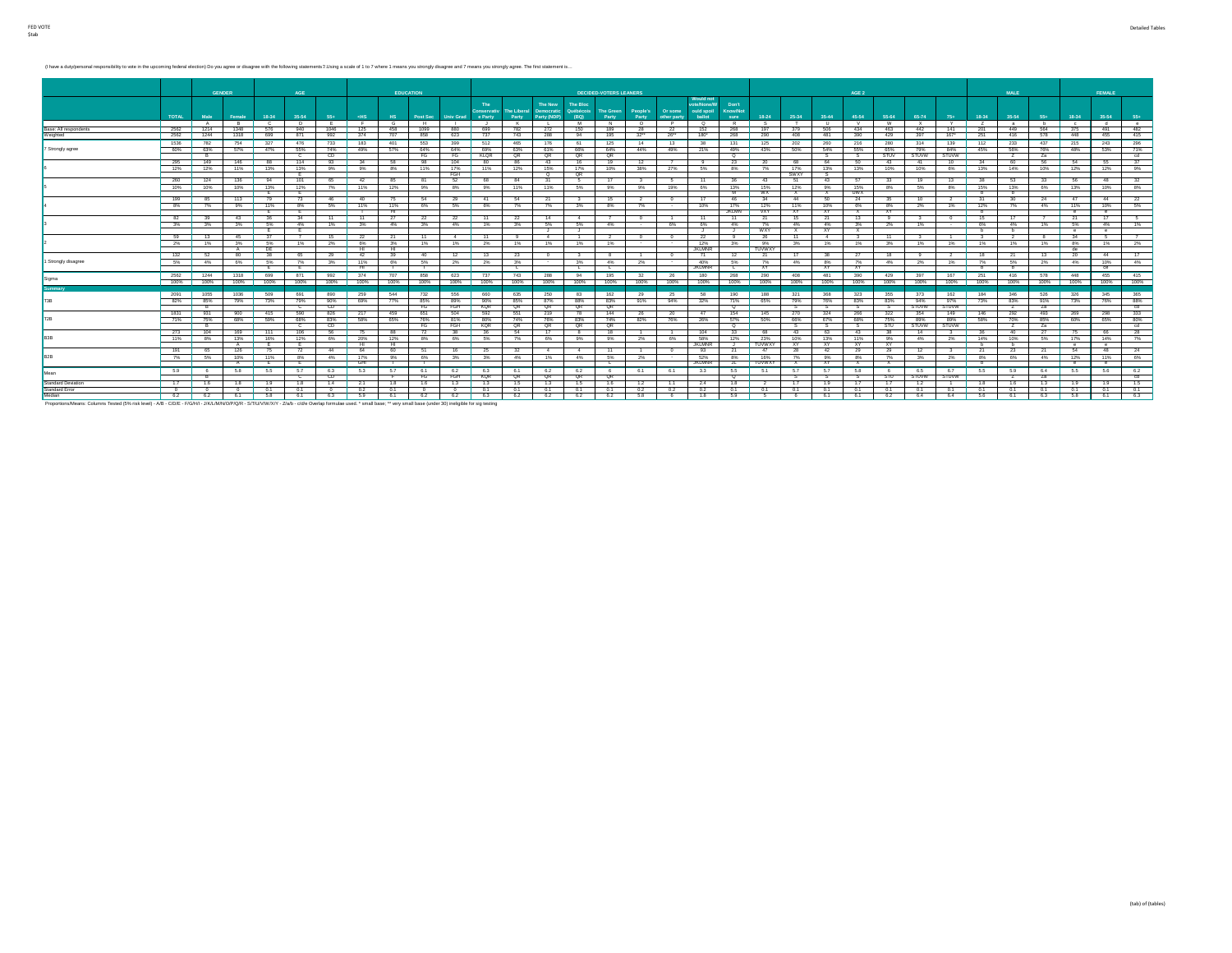(I have a great deal of interest in following the news and information about the upcoming federal election) Do you agree or disagree with the following statements 2. Using a scale of 1 to 7 where 1 means you strongly disag

|                           |              | <b>GENDER</b> |                    |             | AGE         |                |                |                | <b>EDUCATION</b>    |                     |                          |                             |                                      |                                             | <b>DECIDED-VOTERS LEANERS</b> |                   |                        |                                                 |                           |                      |                     |                       | AGE 2              |            |                     |                     |                | <b>MALE</b> |           |              | <b>FEMALE</b>   |            |
|---------------------------|--------------|---------------|--------------------|-------------|-------------|----------------|----------------|----------------|---------------------|---------------------|--------------------------|-----------------------------|--------------------------------------|---------------------------------------------|-------------------------------|-------------------|------------------------|-------------------------------------------------|---------------------------|----------------------|---------------------|-----------------------|--------------------|------------|---------------------|---------------------|----------------|-------------|-----------|--------------|-----------------|------------|
|                           | <b>TOTAL</b> | Male          | Female             | 18-34       | 35-54       | 55+            | $<$ HS         | H <sub>S</sub> | Post Sec            | Univ Grad e Party   | The<br><b>Conservati</b> | <b>The Liberal</b><br>Party | The New<br>Democratic<br>Party (NDP) | <b>The Bloc</b><br><b>Québécois</b><br>(BQ) | <b>The Green</b><br>Party     | People's<br>Party | Or some<br>other party | Would not<br>ote/None/W<br>ould spoil<br>ballot | Don't<br>Know/Not<br>sure | 18-24                | 25-34               | $35 - 44$             | 45-54              | 55-64      | 65-74               | $75+$               | 18-34          | $35 - 54$   | 55+       | 18-34        | 35-54<br>$55+$  |            |
|                           |              | <b>A</b>      | R                  | $\sim$      | D.,         | $\overline{E}$ | $-F$           | $\overline{G}$ | H                   | $\sim$ 1.000 $\sim$ |                          | K                           | $\mathbf{L}$                         | M                                           | N                             | $\circ$           | P                      | $\circ$                                         |                           | $R$ S                | $\overline{1}$      | <b>U</b>              | V                  | <b>W</b>   | $\mathbf{x}$        | Y.                  | $\overline{z}$ | a           | b         | $\mathbf{c}$ | d               | $^{\circ}$ |
| Base: All respondents     | 2562         | 1214          | 1348               | 576         | 940         | 1046           | 125            | 458            | 1099                | 880                 | 699                      | 782                         | 272                                  | 150                                         | 189                           | 28                | 22                     | 152                                             | 268                       | 197                  | 379                 | 506                   | 434                | 463        | 442                 | 141                 | 201            | 449         | 564       | 375          | 491             | 482        |
| Weighted                  | 2562         | 1244          | 1318               | 699         | 871         | 992            | 374            | 707            | 858                 | 623                 | 737                      | 743                         | 288                                  | 94                                          | 195                           | 32                | 26                     | 180*                                            | 268                       | 290                  | 408                 | 481                   | 390                | 429        | 397                 | $167*$              | 251            | 416         | 578       | 448          | 455             | 415        |
|                           | 760          | 434           | 326                | 165         | 212         | 383            | 104            | 219            | 247                 | 191                 | 294                      | 234                         | 79                                   | 25                                          | 55                            | $\alpha$          | 9                      | 21                                              | 34                        | 62                   | 102                 | 129                   | 83                 | 141        | 162                 | 80                  | 64             | 127         | 243       | 100          | 85              | 140        |
| 7 Strongly agree          | 30%          | 35%           | 25%                | 24%         | 24%         | 39%            | 28%            | 31%            | 29%                 | 31%                 | 40%                      | 31%                         | 27%                                  | 27%                                         | 29%                           | 27%               | 36%                    | 12%                                             | 13%                       | 21%                  | 25%                 | 27%                   | 21%                | 33%        | 41%                 | 48%                 | 26%            | 30%         | 42%       | 22%          | 19%             | 34%        |
|                           |              | в             |                    |             |             | CD             |                |                |                     |                     | <b>KLMNOR</b>            | QR                          | $-$ QR                               | - QR                                        | QR.                           |                   |                        |                                                 |                           |                      |                     |                       |                    | <b>STV</b> | <b>STUVW</b>        | <b>STUVW</b>        |                |             | Za        |              |                 | cd .       |
|                           | 375          | 200           | 175                | 96          | 114         | 164            | 29             | 80             | 129                 | 136                 | 120                      | 125                         | 49                                   | 13                                          | 26                            | -6.               | -8                     |                                                 | 20                        | $-42$                | - 54                | 52                    | -62                | 52         | -83                 | 29                  | 40             | 55          | 104       | -67          | 58              | 60         |
|                           | 15%          | 16%           | 13%                | 14%         | 13%         | 17%            | 8%             | 11%            | 15%                 | 22%<br>FGH          | 16%<br>- QR              | 17%<br>QR                   | 17%<br>QR                            | 14%<br>$^{\circ}$                           | 13%<br>$^{\circ}$             | 16%               | 29%                    | 5%                                              | 7%                        | 15%                  | 13%                 | 11%                   | 16%                | 12%        | 21%<br>TUW          | 17%                 | 16%            | 13%         | 18%       | 13%          | 13%             | 14%        |
|                           | 487          | -231          | 256                | 128         | 184         | 175            | - 56           | 118            | 179                 | 135                 | 148                      | 158                         | 63                                   | 25                                          | 40                            |                   |                        | - 6 -                                           | 35                        | 34                   | 94                  | 107                   |                    |            |                     | 23                  | 41             | 86          | 104       | - 87         | 98              | 71         |
|                           | 19%          | 19%           | 19%                | 18%         | 21%         | 18%            | 15%            | 17%            | 21%                 | 22%                 | 20%                      | 21%                         | 22%                                  | 26%                                         | 21%                           | 20%               | 27%                    | $3\%$                                           | 13%                       | 12%                  | 23%                 | 22%                   | 20%                | 18%        | 19%                 | 14%                 | 17%            | 21%         | 18%       | 19%          | 22%             | 17%        |
|                           |              |               |                    |             |             |                |                |                |                     | G                   | $^{\circ}$               | QR                          | QR                                   | - QR                                        | $^{\circ}$                    |                   |                        |                                                 | $^{\circ}$                |                      |                     |                       |                    |            |                     |                     |                |             |           |              |                 |            |
|                           | 401          | 177           | 224                | 137         | 145         | 119            | 56             | 126            | 136                 | 83                  | 93                       | 121                         | 54                                   | $-11$                                       | 39                            | $-4$              | $\sim$                 | 17                                              | 62                        | 59                   | 78                  | 83                    | 62                 | 66         | 34                  | 19                  | 49             | 64          | 64        | 88           | 81              | 55         |
|                           | 16%          | 14%           | 17%                | 20%         | 17%         | 12%            | 15%            | 18%            | 16%                 | 13%                 | 13%                      | 16%                         | 19%                                  | 12%                                         | 20%                           | 11%               | $\sim$                 | 10%                                             |                           | 23% 20%<br>$JMO$ $X$ | 19%<br>$\mathbf{x}$ | 17%                   | 16%                | 15%<br>x   | 9%                  | 12%                 | 19%            | 15%         | 11%       | 20%          | 18%             | 13%        |
|                           | 217          | 78            | 139                | - E -<br>85 | 78          |                | 54 35          | 74             | - 71                | 37                  | 42                       | $-44$                       | 19                                   | 10                                          | JQ.<br>20                     | 4                 | $\sim$ 0               | $-25$                                           |                           | 55 42                | $-43$               | $\mathbf{x}$<br>$-41$ | $\mathbf{x}$<br>37 | 31         | 14                  | - 9                 | 28             | 27          | 24 58     | $^{\circ}$   | 30<br><b>51</b> |            |
|                           | 8%           | 6%            | 11%                | 12%         | 9%          |                | 5% 9%          | 10%            | 8%                  |                     | 6% 6%                    | 6%                          | 6%                                   | 10%                                         | 10%                           | 12%               | $-$                    | 14%                                             |                           | 21% 15%              | 11%                 | 9%                    | 9%                 | 7%         | 4%                  | 5%                  | 11%            | $7\%$       | 4% 13%    |              | 11%             | 7%         |
|                           |              |               | $\overline{A}$     | тE –        | Ε           |                |                |                |                     |                     |                          |                             |                                      |                                             |                               |                   |                        | JK.                                             | JKLMN WXY                 |                      | X                   | X                     | $\mathbf{x}$       |            |                     |                     |                |             |           | $^{\circ}$   |                 |            |
|                           | 135          | 61            | 74                 | 47          | $-41$       | 48             | 42             | 37             | 39                  | 17                  | 15                       | 32                          | 12                                   | 4                                           | 13                            | 2                 | $\sim$                 | 31                                              | 26                        | 32                   | 15                  | 23                    | 18                 | 31         | 12                  | -4                  | 16             | 26          | 20        | 31           | 15              | 28         |
|                           | 5%           | 5%            | 6%                 | 7%          | 5%          | 5%             | 11%            | 5%             | 4%                  | 3%                  | $12\%$                   | 4%                          | 4%                                   | 5%                                          | 7%                            | 7%                | $\sim$                 | 17%                                             | 10%                       | 1 11%                | 4%                  | 5%                    | 6%                 | 7%         | 3%                  | 2%                  | 6%             | 6%          | 3%        | 7%           | 3%              | 7%         |
|                           |              |               |                    |             |             |                | GHI            | - 11           |                     |                     |                          | ل .                         |                                      |                                             | J .                           |                   |                        | <b>JKLMN</b>                                    |                           | JK TUVXY             |                     |                       |                    | X          |                     |                     |                |             |           |              |                 | - d        |
|                           | 187          | 63            | 124                | $-41$       | 97          | 49             | - 52           | 53             | - 58                | 25                  | - 25                     | 30                          | 13                                   | - 5                                         | 2                             | 2                 | 2                      | 72                                              | 37                        | - 19                 | -22                 | 47                    | 51                 | 31         | 16                  | 3                   | 13             | 31          | 19        | 28           | 66              | 30         |
| 1 Strongly disagree       | 7%           | 5%            | 9%<br>$\mathsf{A}$ | 6%          | 11%<br>CE . | 5%             | 14%<br>Ŧ       | 7%             | 7%<br>and the state | 4%                  | 3%                       | 4%                          | 4%                                   | 6%<br>$\overline{N}$                        | 1%                            | 6%                | 8%                     | 40%<br><b>JKLMNR</b>                            | 14%<br><b>JKLN</b>        | 6%                   | 5%                  | 10%<br><b>XY</b>      | 13%<br>STWXY       | 7%         | 4%                  | 2%                  | 5%             | 7%<br>b.    | 3%        | 6%           | 15%<br>ce       | 7%         |
|                           | 2562         | 1244          | 1318               | 699         | 871         | 992            | 374            | 707            | 858                 | 623                 | 737                      | 743                         | 288                                  | 94                                          | 195                           | 32                | 26                     | 180                                             | 268                       | 290                  | 408                 | 481                   | 390                | 429        | 397                 | 167                 | 251            | 416         | 578       | 448          | 455             | 415        |
| Sigma                     | 100%         | 100%          | 100%               | 100%        | 100%        | 100%           | 100%           | 100%           | 100%                |                     | 100% 100%                | 100%                        | 100%                                 | 100%                                        | 100%                          | 100%              | 100%                   | 100%                                            |                           | 100% 100%            | 100%                | 100%                  | 100%               | 100%       | 100%                | 100%                | 100%           | 100%        | 100% 100% |              | 100%            | 100%       |
| Summarv                   |              |               |                    |             |             |                |                |                |                     |                     |                          |                             |                                      |                                             |                               |                   |                        |                                                 |                           |                      |                     |                       |                    |            |                     |                     |                |             |           |              |                 |            |
|                           | 1621         | 864           | 757                | 389         | 510         | 723            | 188            | $-417$         | 554                 | 462                 | 562                      | 516                         | 191                                  | 63                                          | 121                           | 20                | 24                     | 35                                              |                           | 89 139               | 250                 | 288                   | 222                | 270        | 321                 | 132                 | 146            | 268         | 451 243   |              | 242             | $-272$     |
| <b>F3R</b>                | 63%          | 69%           | 57%                | 56%         | 59%         | 73%            | 50%            | 59%            | 65%                 | 74%                 | 76%                      | 69%                         | 66%                                  | 67%                                         | 62%                           | 63%               | 92%                    | 19%                                             | 33%                       | 48%                  | 61%                 | 60%                   | 57%                | 63%        | 81%                 | 79%                 | 58%            | 64%         | 78%       | 54%          | 53%             | 65%        |
|                           |              |               |                    |             |             | CD.            |                |                |                     | FGH                 | <b>KLNOR</b>             | QR                          | QR                                   | QR                                          | QR                            |                   |                        |                                                 | $\overline{\phantom{a}}$  |                      |                     |                       |                    |            | <b>STUVW</b>        | <b>STUVW</b>        |                |             | 7a        |              |                 | cd         |
| <b>P<sub>2</sub>R</b>     | 1134         | 633           | 501                | 261         | 326         | 547            | 132            | - 299          | 376                 | 327                 | 414                      | 358                         | 128                                  | 38                                          | 81                            | 14                | 17                     | -29                                             | 54                        | 104                  | 157                 | 181                   | 145                | 193        | 245                 | 109                 | 104            | 182         | 347       | 157          | 144             | 200        |
|                           | 44%          | 51%           | 38%                | 37%         | 37%         | 55%<br>CD.     | 35%            | 42%            | 44%                 | 53%<br>FGH          | 56%<br><b>KLMNOR</b>     | 48%<br><b>QR</b>            | 44%<br>QR                            | 41%<br>QR                                   | 42%<br>QR                     | 43%               | 65%                    | 16%                                             | 20%                       | 36%                  | 38%                 | 38%                   | 37%                | 45%        | 62%<br><b>STUVW</b> | 66%<br><b>STUVW</b> | 42%            | 44%         | 60%<br>Za | 35%          | 32%             | 48%<br>cd  |
|                           | 539          | 203           | 336                | 173         | 216         | 151            | 129            | 164            | 168                 |                     |                          | 106                         | 44                                   | 19                                          | 34                            | 8                 |                        | 127                                             | 117                       | $-93$                | 80                  | 110                   | 106                | 93         | 43                  |                     |                | 84          | 63        | 116          | $-88$<br>132    |            |
|                           | 21%          | 16%           | 26%                | 25%         | 25%         | 15%            | 35%            | 23%            | 20%                 | 13%                 | 11%                      | 14%                         | 15%                                  | 20%                                         | 18%                           | 26%               | 8%                     | 71%                                             | 44%                       | 32%                  | 20%                 | 23%                   | 27%                | 22%        | 11%                 | 9%                  | 23%            | 20%         | 11%       | 26%          | 29%             | 21%        |
|                           |              |               |                    |             |             |                | GHI            |                |                     |                     |                          |                             |                                      |                                             |                               |                   |                        | <b>JKLMNR</b>                                   |                           | JKLMN TUWXY          | <b>XY</b>           | <b>XY</b>             | TXY                | XY         |                     |                     |                |             |           |              | $^{\circ}$      |            |
|                           | 322          | 125           | 198                | 87          | 138         | 97             | $-94$          | $-90$          | 97                  | 42                  | 40                       | -62                         | - 25                                 | 10                                          | 15                            | $-4$              | $\mathbf{2}$           | 103                                             | 62                        | <b>50</b>            | 37                  | 69                    | 69                 | 62         | 28                  |                     | 29             | 57          | -39       | - 58         | $-81$           | 58         |
|                           | 13%          | 10%           | 15%                | 13%         | 16%         | 10%            | 25%            | 13%            | 11%                 | 7%                  | 5%                       | 8%                          | 9%                                   | 10%                                         | 7%                            | 14%               | 8%                     | 57%                                             | 23%                       | 17%                  | 9%                  | 14%                   | 18%                | 14%        | 7%                  | 4%                  | 12%            | 14%         | 7%        | 13%          | 18%             | 14%        |
|                           |              |               | A                  |             | <b>F</b>    |                | GHI            | - 1            | - 11                |                     |                          |                             |                                      |                                             |                               |                   |                        | <b>JKLMNR</b>                                   | JKLMN TXY                 |                      |                     | XY                    | TXY                | XY         |                     |                     |                | b           |           |              |                 |            |
| Mean                      | 5            | 6.2           | 4.7                | 4.7         | 4.7         | 5.4<br>CD.     | 4.4            | 4.9            |                     | 5.3<br>FGH          | - 5.5<br><b>KLMNOR</b>   | 5.2<br>QR                   | 5.1<br>QR                            | -6.<br>QR                                   | 6.1<br>QR                     | 4.9               | 5.7                    | 2.8                                             | ਼                         | $3.8$ 4.5            | 4.9<br>- sv         | 4.8                   | 4.6                | SV.        | 5.6<br>STUVW        | 5.8<br><b>STUVW</b> | 4.9            | - 5         | 5.6<br>2a | 4.7          | 4.4             | 6.1<br>cd  |
| <b>Standard Deviation</b> | 1.9          | 1.8           | 1.9                | 1.8         | 1.9         | 1.8            | 2.1            | 1.9            | 1.8                 | 1.6                 | 1.6                      | 1.7                         | 1.7                                  | 1.8                                         | 1.6                           | 1.9               | 1.6                    | 2.1                                             |                           | 1.8 1.9              | 1.7                 | 1.9                   | - 2                | 1.9        | 1.6                 | 1.5                 | 1.8            | 1.9         | 1.6       | 1.8          | - 2             | 1.9        |
| <b>Standard Error</b>     | $\sim$ 0     | 0.1           | 0.1                | 0.1         | 0.1         | 0.1            | 0.2            | 0.1            | 0.1                 | 0.1                 | 0.1                      | 0.1                         | 0.1                                  | 0.1                                         | 0.1                           | 0.4               | 0.3                    | 0.2                                             | 0.1                       | 0.1                  | 0.1                 | 0.1                   | 0.1                | 0.1        | 0.1                 | 0.1                 | 0.1            | 0.1         | 0.1       | 0.1          | 0.1<br>0.1      |            |
| Median                    | 4.7          | 6.1           | 4.4                | 4.3         | 4.4         | 5.3            | $\overline{a}$ | 4.5            | 4.7                 | 5.1                 | 5.4                      | 4.9                         | 4.7                                  | 4.7                                         | 4.6                           | 4.7               | 5.5                    | 1.6                                             | 3.3                       | 3.9                  | 4.5                 | 4.4                   | 4.3                | 4.7        | 5.6                 | 5.9                 | 4.5            | 4.7         | 5.6       | 4.2          | 4.1             | $-4.9$     |
|                           |              |               |                    |             |             |                |                |                |                     |                     |                          |                             |                                      |                                             |                               |                   |                        |                                                 |                           |                      |                     |                       |                    |            |                     |                     |                |             |           |              |                 |            |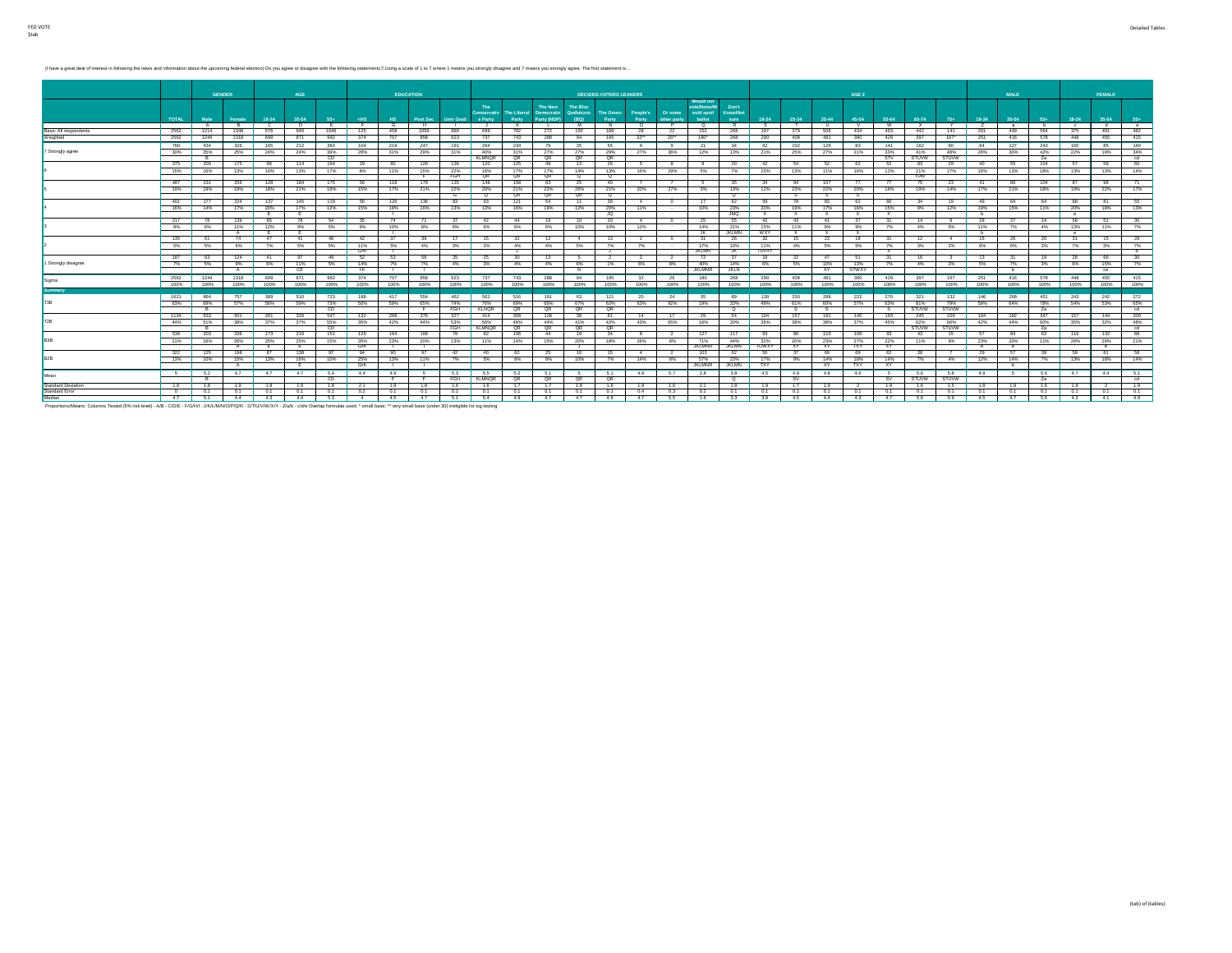Thinking about the Liberal government under the leadership of Justin Trudeau, from what you have seen, read or heard, would you say that you strongly approve, somewhat approve, somewhat disapprove or strongly disapprove of

|                       |              | <b>GENDER</b> |        |            | AGE        |       |        | <b>EDUCATION</b> |          |                  |                       |                                  |                                             |                               | <b>DECIDED-VOTERS LEANERS</b> |                   |                        |                                                 |                                  |                  |                    |        | AGE 2 |       |             |             |       | <b>MALE</b> |            |            | FEMALE     |            |
|-----------------------|--------------|---------------|--------|------------|------------|-------|--------|------------------|----------|------------------|-----------------------|----------------------------------|---------------------------------------------|-------------------------------|-------------------------------|-------------------|------------------------|-------------------------------------------------|----------------------------------|------------------|--------------------|--------|-------|-------|-------------|-------------|-------|-------------|------------|------------|------------|------------|
|                       | <b>TOTAL</b> | Male          | Female | 18-34      | 35-54      | $55+$ | ⊸eHS   | HS.              | Post Sec | Univ Grad        | e Party               | Conservativ The Liberal<br>Party | The New<br><b>Democratic</b><br>Party (NDP) | The Bloc<br>Québécois<br>(BQ) | The Green<br>Party            | People's<br>Party | Or some<br>other party | Would not<br>ote/None/W<br>ould spoil<br>ballot | Don't<br><b>Know/Not</b><br>sure | 18-24            | 25-34              | 35-44  | 45-54 | 55-64 | 65-74       | $75+$       | 18-34 | 35-54       | $55+$      | 18-34      | 35-54      | $55+$      |
|                       |              |               |        |            |            |       |        |                  |          |                  |                       |                                  |                                             |                               | N.                            | $\sim$            |                        | $\circ$                                         |                                  |                  |                    |        |       | - W   |             |             |       | - 29        | . .        |            | - 4        | $^{\circ}$ |
| Base: All respondents | 2562         | 1214          | 1348   | 576        | 940        | 1046  | 125    | 458              | 1099     | 880              | 699                   | 782                              | 272                                         | 150                           | 189                           | -28               | -22                    | 152                                             | 268                              | 197              | 379                | 506    | 434   | 463   | 442         | 141         | 201   | 449         | 564        | 375        | 491        | 482        |
| Weighted              | 2562         | 1244          | 1318   | 699        | 871        | 992   | 374    |                  | 858      | 623              |                       | 743                              | 288                                         | 94                            | 195                           | 32                | 26"                    | 180*                                            | 268                              | 290              | 408                | 481    | 390   | 429   |             | 167"        | 251   | 416         | 578        | 448        | 455        | 415        |
|                       | 223          | 120           | 103    | 65         | 77         | 81    | - 25   | 63               |          |                  | 18                    | 171                              | 15                                          |                               |                               |                   |                        |                                                 |                                  |                  |                    | 46     |       |       | 40.         |             | 29    | 45.         | 47         | -36        | 33         | 33         |
| Strongly approve      | 9%           | 10%           | 8%     | 9%         | 9%         | 8%    | 7%     | 9%               | 9%       | 10%              | 2%                    | 23%                              | 5%                                          | 3%                            | 2%                            | $\sim$            | 14%                    | 3%                                              | 1%                               | 12%              | 7%                 | 9%     | 8%    | 6%    | 10%         | 10%         | 11%   | 11%         | 8%         | 8%         | 7%         | 8%         |
|                       |              |               |        |            |            |       |        |                  |          |                  |                       | <b>JLMNOR</b>                    |                                             |                               |                               |                   |                        |                                                 |                                  | . w              |                    |        |       |       |             |             |       |             |            |            |            |            |
|                       | 900          | 408           | 494    | 296        | 292        | 312   | 137    | 208              | 303      | 252              | <b>RR</b>             | 460                              | -95.                                        | 35                            |                               | -8                | - 3                    | 62                                              | 92                               | 122              | 175                | -175   | 117   | 144   | 123         | 44          | 104   | 135         | 167        | 192        | 158        | 145        |
| Somewhat approve      | 35%          | 33%           | 37%    | 42%        | 34%        | 31%   | 37%    | 29%              | 35%      | 41%              | 9%                    | 62%                              | 33%                                         | 37%                           | 40%                           | 26%               | 12%                    | 34%                                             | 34%                              | 42%              | 43%<br><b>VWXY</b> | 36%    | 30%   | 34%   | 31%         | 27%         | 42%   | 32%         | 29%        | 43%        | 35%        | 35%        |
|                       | 601          | 273           | 328    | DE<br>187  | 215        | 199   | 65     | 185              | 192      | <b>GH</b><br>160 | 173                   | <b>JLMNOR</b><br>-85             | 100                                         | 29                            | 66                            |                   | 8                      | 46                                              | 92                               | <b>VXY</b><br>82 | 106                | 107    | 108   | 102   |             | $30 -$      | 60    | AR          | 115        | 127        | 117        | $-84$      |
| Somewhat disapprove   |              |               |        |            |            |       |        |                  |          |                  |                       |                                  |                                             |                               |                               |                   |                        | 26%                                             |                                  |                  |                    |        |       |       |             |             |       |             | 20%        | 28%        |            |            |
|                       | 23%          | 22%           | 25%    | 27%<br>. . | 25%        | 20%   | 17%    | 26%              | 22%      | 26%              | 23%<br>$\mathbb{R}$   | 11%                              | 35%<br>JN.                                  | 31%<br>к.                     | 34%<br>JK.                    | 10%               | 29%                    | $\sim$                                          | 34%<br>JK.                       | 28%<br>- ^       | 26%                | 22%    | 28%   | 24%   | 17%         | 18%         | 24%   | 24%         |            | $^{\circ}$ | 26%        | 20%        |
|                       | 829          | 442           | 387    | 147        | 283        | 398   | 146    | 246              | 288      | 148              | 478                   |                                  |                                             | 27                            |                               | - 21              | 12                     | -66                                             | -74                              | -49              |                    | 154    | 130   | 156   | 166         |             |       | 138         | 246        | -90        | 145        | 152        |
| Strongly disapprove   | 32%          | 36%           | 29%    | 21%        | 33%        | 40%   | 39%    | 35%              | 34%      | 24%              | 65%                   | 4%                               | 27%                                         | 28%                           | 24%                           | 64%               | 46%                    | 37%                                             | 27%                              | 17%              | 24%                | 32%    | 33%   | 36%   | 42%         | 46%         | 23%   | 33%         | 43%        | 20%        | 32%        | 37%        |
|                       |              |               |        |            | - 63       | CD.   |        |                  |          |                  | KLMNQR                |                                  |                                             | к.                            |                               |                   |                        |                                                 | к.                               |                  |                    |        | -81   | -51   | <b>STUV</b> | <b>STUV</b> |       | $\epsilon$  | ∠a         |            | $\epsilon$ |            |
|                       |              |               |        |            |            |       |        |                  |          |                  |                       |                                  |                                             |                               |                               |                   | $^{\circ}$             |                                                 |                                  |                  |                    |        |       |       |             |             |       |             |            |            |            |            |
| (Dk/Ns)               |              | - 0           |        |            | $^{\circ}$ |       | $\sim$ | 1%               |          |                  | $\sim$                |                                  | $\sim$                                      | $\sim$                        |                               | <b>Service</b>    | <b>Service</b>         |                                                 | 3%                               | 1%               |                    | $\sim$ | 1%    |       |             |             |       | $\sim$      | $^{\circ}$ | 1%         | 1%         |            |
|                       |              |               |        |            |            |       |        |                  |          |                  |                       |                                  |                                             |                               |                               |                   |                        |                                                 | JKL                              |                  |                    |        |       |       |             |             |       |             |            |            |            |            |
| Sigma                 | 2562         | 1244          | 1318   | 699        | 871        | 992   | 374    | 707              | 858      | 623              | 737                   | 743                              | 288                                         | 94                            | 195                           | 32                | $-26$                  | 180                                             | 268                              | 290              | 408                | 481    | 390   | 429   | 397         | 167         | 251   | 416         | 578        | 448        | 455        | 415        |
|                       | 100%         | 100%          | 100%   | 100%       | 100%       | 100%  | 100%   | 100%             | 100%     | 100%             | 100%                  | 100%                             | 100%                                        | 100%                          | 100%                          | 100%              | 100%                   | 100%                                            | 100%                             | 100%             | 100%               | 100%   | 100%  | 100%  | 100%        | 100%        | 100%  | 100%        | 100%       | 100%       | 100%       | 100%       |
| Summary               |              |               |        |            |            |       |        |                  |          |                  |                       |                                  |                                             |                               |                               |                   |                        |                                                 |                                  |                  |                    |        |       |       |             |             |       |             |            |            |            |            |
|                       | 1123         | 526           | 597    | 361        | 370        | 392   | 163    | 270              | 377      | 313              |                       | 631                              | 110                                         |                               |                               |                   |                        | 67                                              | 95                               | 157              | 205                | 220    | 149   | 169   | 163         | 60          | 133   | 179         | 214        | 228        | 190        | 178        |
|                       | 44%          | 42%           | 45%    | 52%        | 42%        | 40%   | 44%    | 38%              | 44%      | 50%              | 12%                   | 85%                              | 38%                                         | 40%                           | 42%                           | 26%               | 25%                    | 38%                                             | 35%                              | 54%              | 50%                | 46%    | 38%   | 39%   | 41%         | 36%         | 53%   | 43%         | 37%        | 51%        | 42%        | 43%        |
|                       |              |               |        | DE .       |            |       |        |                  |          | <b>GH</b>        |                       | <b>JLMNOR</b>                    |                                             |                               |                               |                   |                        | a sa ba                                         | ل .                              | <b>WWXY</b>      | <b>WWXY</b>        |        |       |       |             |             |       |             |            | - 4        |            |            |
| R <sub>2</sub> R      | 1430         | 716           | 715    | 334        | 498        | 598   | 211    | 431              | 480      | 308              | 651                   | 112                              | 178                                         | 56.                           | 113                           | 24                | 20                     | 112                                             | 165                              | 131              | 203                | 261    | 237   | 259   | 233         | 106         | 118   | 236         | 361        | 217        | 262        | 236        |
|                       | 56%          | 58%           | 54%    | 48%        | 57%        | 60%   | 56%    | 61%              | 56%      | 50%              | 88%<br><b>KI MNOR</b> | 15%                              | 62%                                         | 60%                           | 58%                           | 74%               | 75%                    | 62%                                             | 62%                              | 45%              | 50%                | 54%    | 61%   | 60%   | 59%         | 64%         | 47%   | 57%         | 63%        | 48%        | 57%        | 57%        |
|                       |              |               |        |            |            |       |        |                  |          |                  |                       |                                  |                                             |                               |                               |                   |                        |                                                 |                                  |                  |                    |        |       |       |             |             |       |             |            |            |            |            |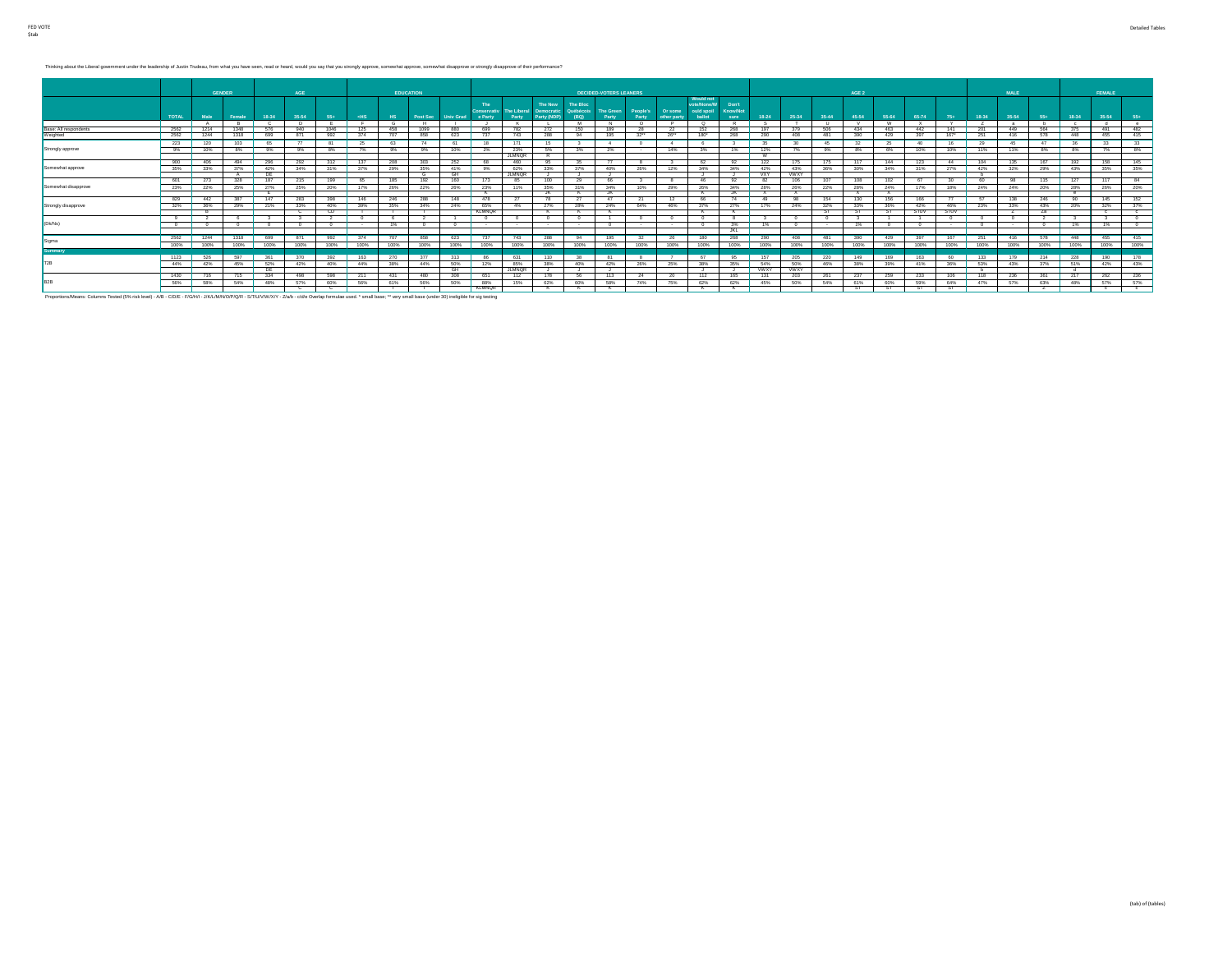Some people say that the Liberal government under Prime Minister Justin Trudeau has done a good job and deserves to be re-elected this year. Other people say that it is time for another federal party to take over and run t

|                                                                    |              | <b>GENDER</b> |        |       | AGE         |      |             |      | <b>EDUCATION</b> |      |                    |               |                       |          | <b>DECIDED-VOTERS LEANERS</b> |                   |         |                                              |                          |      |     |      | AGE 2 |       |      |        |       | MALE  |             |       | <b>FEMALE</b> |       |
|--------------------------------------------------------------------|--------------|---------------|--------|-------|-------------|------|-------------|------|------------------|------|--------------------|---------------|-----------------------|----------|-------------------------------|-------------------|---------|----------------------------------------------|--------------------------|------|-----|------|-------|-------|------|--------|-------|-------|-------------|-------|---------------|-------|
|                                                                    | <b>TOTAL</b> | Male          | Female | 18-34 | 35-54       |      |             |      |                  |      | The<br>Conservativ | The Liberal   | The New<br>Democratic | The Bloc | Québécois The Green           | People's<br>Party | Or some | <b>Would not</b><br>ote/None/V<br>ould spoil | Don't<br><b>Know/Not</b> |      |     |      |       | 55-64 |      |        | 18-34 | 25.54 |             | 18-34 | 35-54         | $55+$ |
|                                                                    |              |               |        |       |             |      |             |      |                  |      |                    |               |                       | м        |                               | $\sim$            |         |                                              |                          |      |     |      |       |       |      |        |       |       |             |       |               |       |
| Base: All respondents                                              | 2562         | 1214          | 1348   | 576   | 940         | 1046 |             | 458  |                  | 880  |                    | 782           | 272                   | 150      | 189                           |                   |         |                                              | 268                      |      | 379 | 506  | 434   | 463   | 442  | 141    | 201   | 449   | 564         | 375   | 491           | 482   |
| Weighted                                                           | 2562         | 1244          | 1318   | 699   | 871         | 992  |             |      | 858              | 623  |                    | 743           | 288                   | 94       | 195                           | 32                | 0011    | 180*                                         |                          | 290  | 406 |      | 390   | 429   |      | $167*$ | 251   | 416   |             | 448   | 455           | 415   |
| Trudeau government has done a good job and<br>deserves re-election | 1000         | 490           | 510    | 289   | 328         | 383  | 122         | 253  | 336              | 290  | - 65%              | 654           |                       |          | 61                            |                   |         |                                              | 75                       | 121  | 168 | 189  | 140   | 155   | 163  | 64     | 107   | 166   |             | 182   | 163           | 165   |
|                                                                    | 39%          | 39%           | 39%    | 41%   | 38%         | 39%  | 33%         | 36%  | 39%              | 47%  | 4%                 | 88%           | 27%                   | 34%      | 31%                           | 27%               | 18%     | 34%                                          | 28%                      | 42%  | 41% | 39%  | 36%   | 36%   | 41%  | 39%    | 42%   | 40%   | 38%         | 41%   | 36%           | 40%   |
|                                                                    |              |               |        |       |             |      |             |      |                  | FGH  |                    | <b>JLMNOR</b> |                       |          |                               |                   |         |                                              |                          |      |     |      |       |       |      |        |       |       |             |       |               |       |
| Time for another federal party to take over                        | 1535         | 746           | 789    | 406   | 536         | 593  | 248         | 446  | 513              | 328  | 709                |               | 208                   | 62       | 131                           | 24                |         | 117                                          | 176                      | 167  | 239 |      | 245   | 264   | 228  | 101    | 144   | 248   | 354         | 263   | 288           | 239   |
|                                                                    | 60%          | 60%           | 60%    | 58%   | 62%         | 60%  | 66%         | 63%  | 60%              | 53%  | 96%                | 12%           | 72%                   | 66%      | 67%                           | 73%               | 78%     | 65%                                          | 66%                      | 57%  | 59% | 60%  | 63%   | 62%   | 57%  | 61%    | 57%   | 60%   |             | 59%   | 63%           | 58%   |
|                                                                    |              |               |        |       |             |      |             |      |                  |      | <b>KLMNOR</b>      |               |                       |          |                               |                   |         |                                              |                          |      |     |      |       |       |      |        |       |       |             |       |               |       |
|                                                                    |              |               |        |       |             |      |             |      |                  |      |                    |               |                       |          |                               |                   |         |                                              |                          |      |     |      |       |       |      |        |       |       |             |       |               |       |
| (Dk/Ns)                                                            | 1%           | 1%            | 1%     | 1%    | 1%          | 2%   |             | 1%   | 1%               | 1%   |                    |               | 1%                    | 1%       | 2%                            |                   | 3%      |                                              | 6%                       | 1%   |     |      | 1%    | 2%    | 2%   | 1%     |       | 1%    | 1%          | 1%    | 1%            | 3%    |
|                                                                    |              |               |        |       |             |      |             |      |                  |      |                    |               |                       |          |                               |                   |         |                                              | JKLM                     |      |     |      |       |       |      |        |       |       |             |       |               |       |
| Sigma                                                              | 2562         | 1244          | 1318   | 699   | 871         | 992  | 374         | 707  | 858              | 623  | 737                | 743           | 288                   | 94       | 195                           | 32                | 26      |                                              | 268                      | 290  | 408 | 481  | 390   | 429   | 397  | 167    | 251   | 416   |             | 448   | 455           | 415   |
|                                                                    | 100%         | 100%          | 100%   | 4 OCH | <b>KODR</b> | 100% | <b>KODA</b> | 1009 | 4009C            | 100% | 100%               | 1009          | <b>KODA</b>           | 100%     | 100a                          | 100ac             | 100%    | 1009                                         | 100%                     | 1009 |     | 100% |       | 4009C | 100% | 100%   | 100%  | 100%  | <b>KODA</b> | 1009  | 100%          | 100%  |